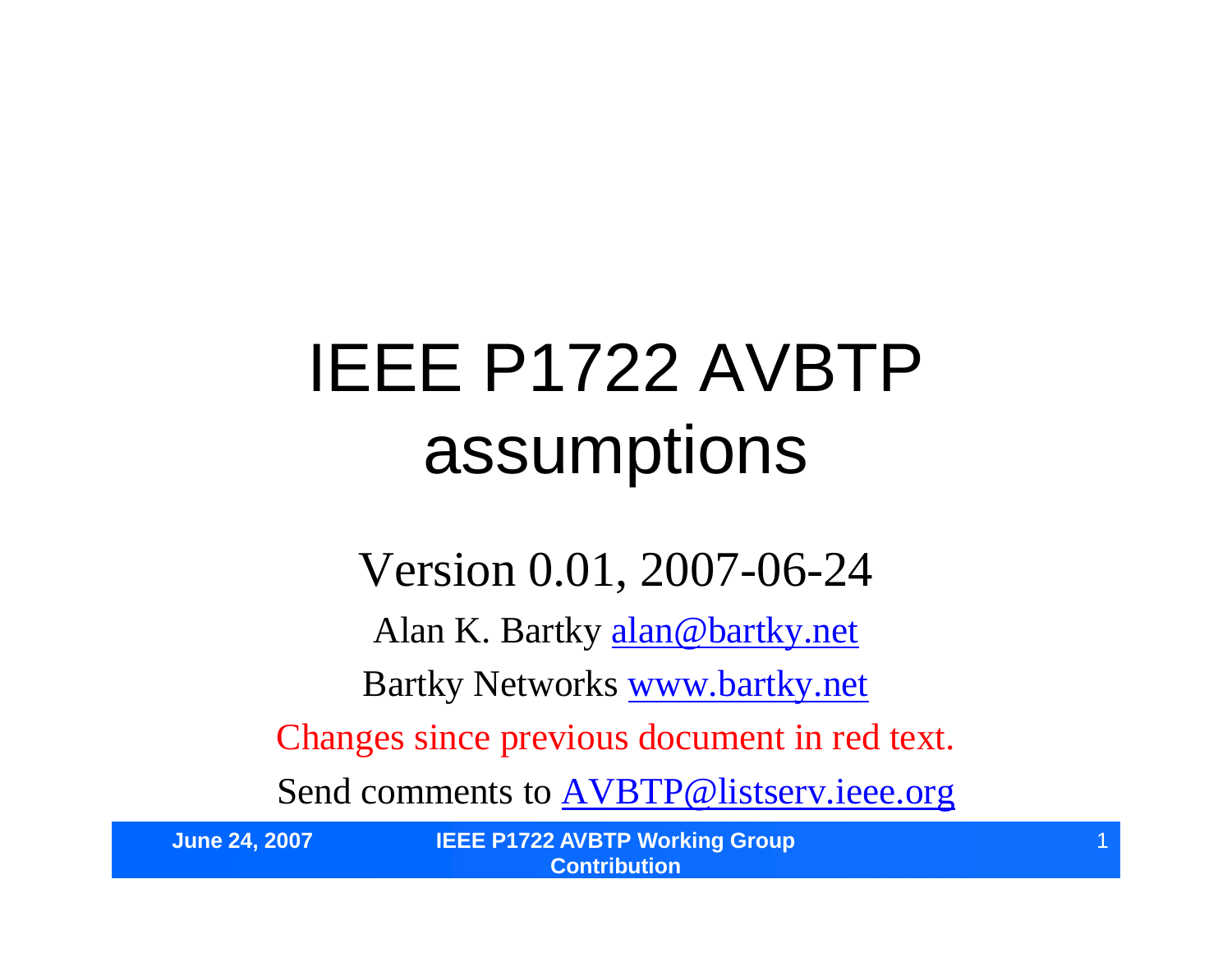# Notice of copyright release

#### • **Notice:**

– This document has been prepared to assist the work of the IEEE P1722 and IEEE 802 Working Groups. It is offered as a basis for discussion and is not binding on the contributing individual(s) or organization(s). The material in this document is subject to change in form and content after further study. The contributor(s) reserve(s) the right to add, amend or withdraw material contained herein.

#### • **Copyright Release to IEEE:**

– The contributor grants a free, irrevocable license to the IEEE to incorporate material contained in this contribution, and any modifications thereof, in the creation of an IEEE Standards publication; to copyright in the IEEE's name any IEEE Standards publication even though it may include portions of this contribution; and at the IEEE's sole discretion to permit others to reproduce in whole or in part the resulting IEEE Standards publication. The contributor also acknowledges and accepts that this contribution may be made public by the IEEE P1722 Working Group or the IEEE 802 Working Group.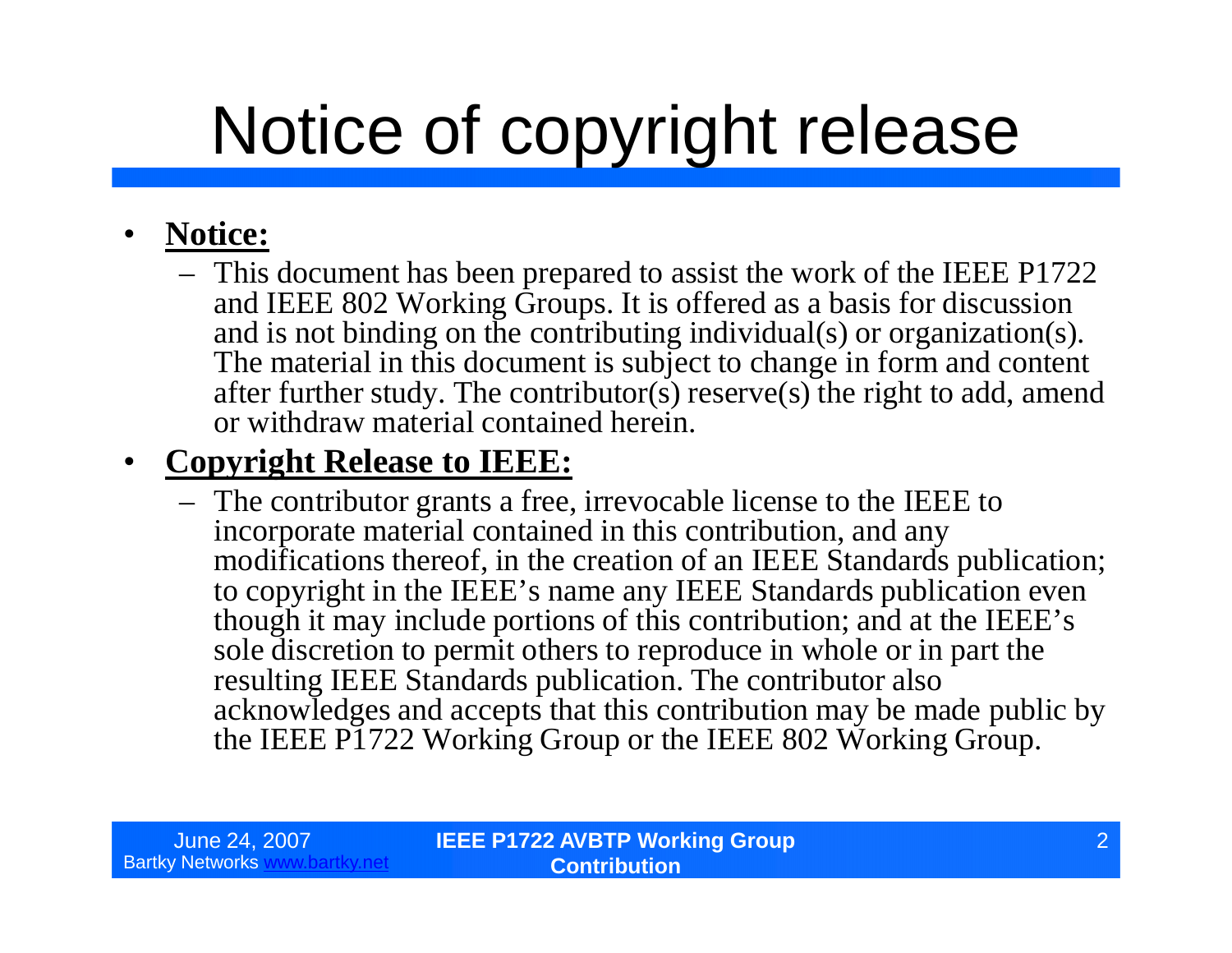#### Revision History

| <b>Rev</b> | <b>Date</b> | <b>Comments</b>                                                                                                                                                                                                                                                                  |
|------------|-------------|----------------------------------------------------------------------------------------------------------------------------------------------------------------------------------------------------------------------------------------------------------------------------------|
| 0.00       | 2007-06-14  | First version for comments, created from previous AVBTP presentations and key<br>assumptions from Don Pannell's AVB assumptions presentation                                                                                                                                     |
| 0.01       | 2007-06-24  | Changed due to comments and discussions during June $20\cdot 2007$ face to face meeting.<br>Made changes based on my notes and also updated slides from John Nels Fuller.<br>Removed detailed encapsulations and comments/changes thereof to first draft AVBTP<br>specification. |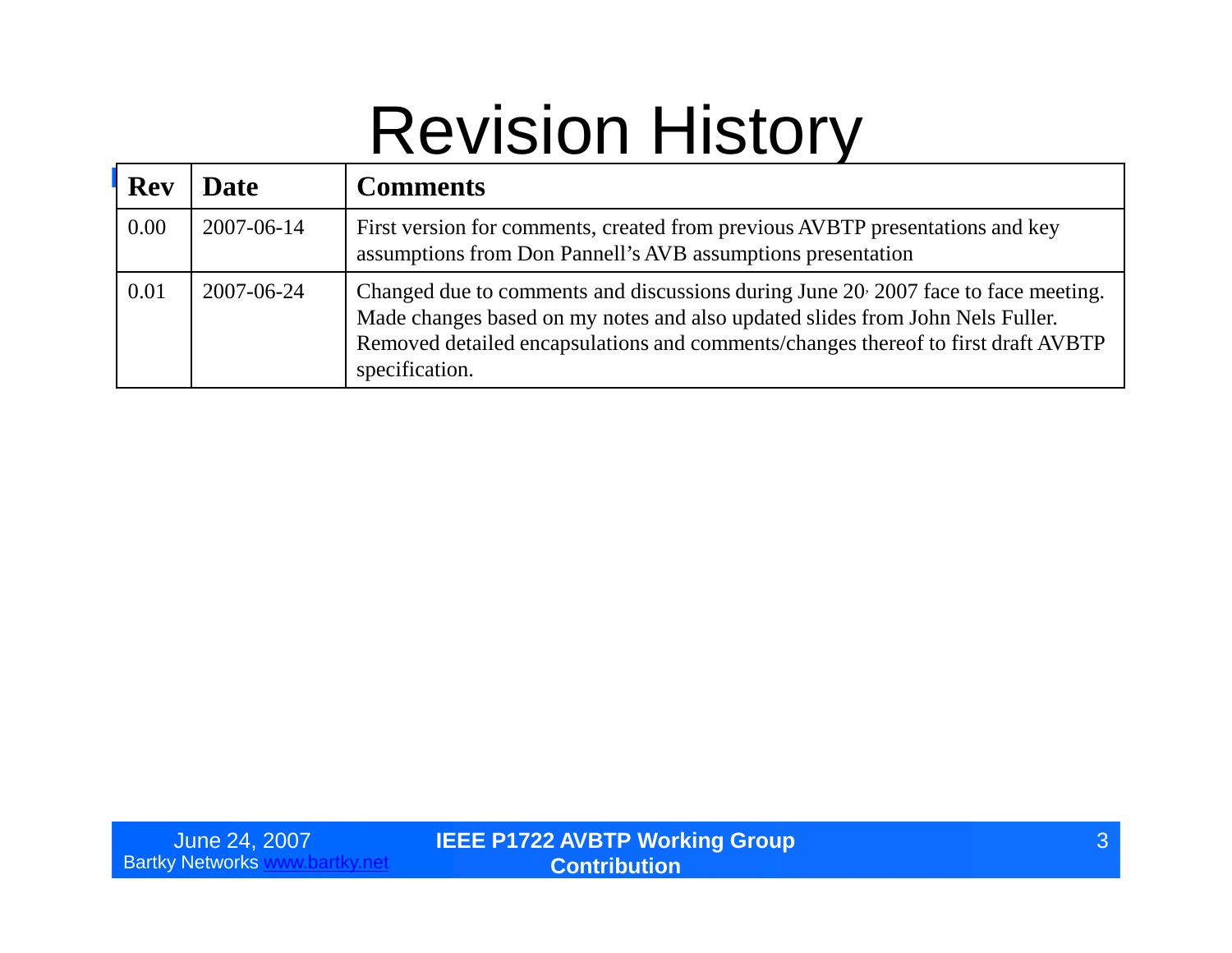#### References:

- Audio Video Bridging (AVB) Assumptions, Version 6 (Don Pannell)
	- http://www.ieee802.org/1/files/public/docs2007/avb-pannell-assumptions-0607-v6.pdf
- AVBTP Presentation Time (Dave Olsen)
	- http://www.avbtp.org/contributions/avbtp-olsen-presentation-time-0507.pdf
- Draft AVBTP over IEEE 802.3 AVB stream data format Version 0.02 (Alan Bartky)
	- http://www.avbtp.org/contributions/avbtp-bartky-proposed-stream-data-formatv0-02-2007-03-27.pdf
- AVB/AVBTP layering, management objects and data transfer processing study Draft 0.01 (Alan Bartky)
	- http://www.avbtp.org/contributions/avb-bartky-end-station-study-0507-v1.pdf
- AVBTP encapsulation assumptions Draft 0.01:
	- http://www.avbtp.org/contributions/avb-bartky-encapsulations-v0-01-2007-06- 24.pdf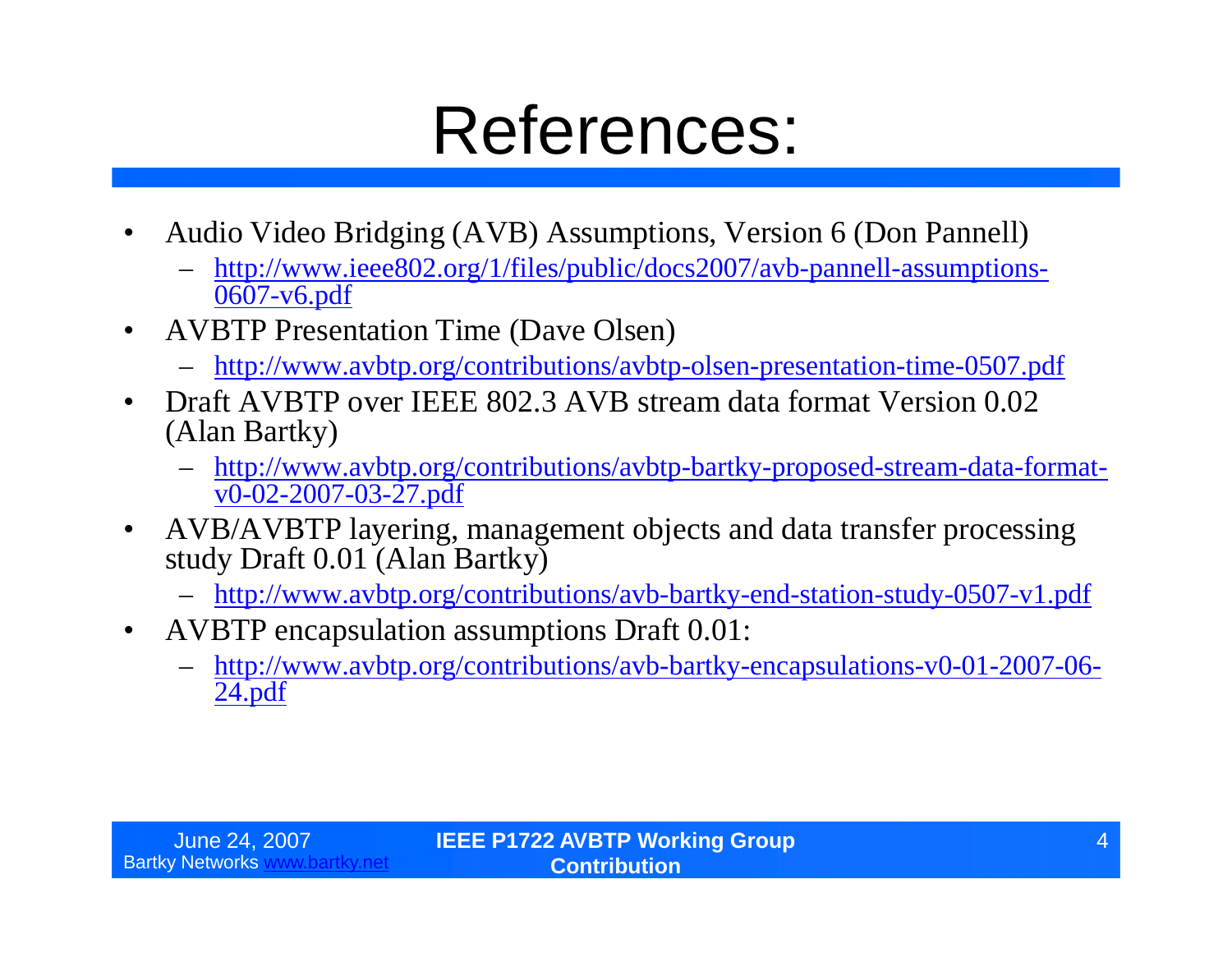# **Important Notes from Editor**

•**Please review all consensus items and if you do not consent to them, please let the editor and the rest of the team know (i.e. silence implies consensus). We will use our first formal face to face to formally review all consensus items.**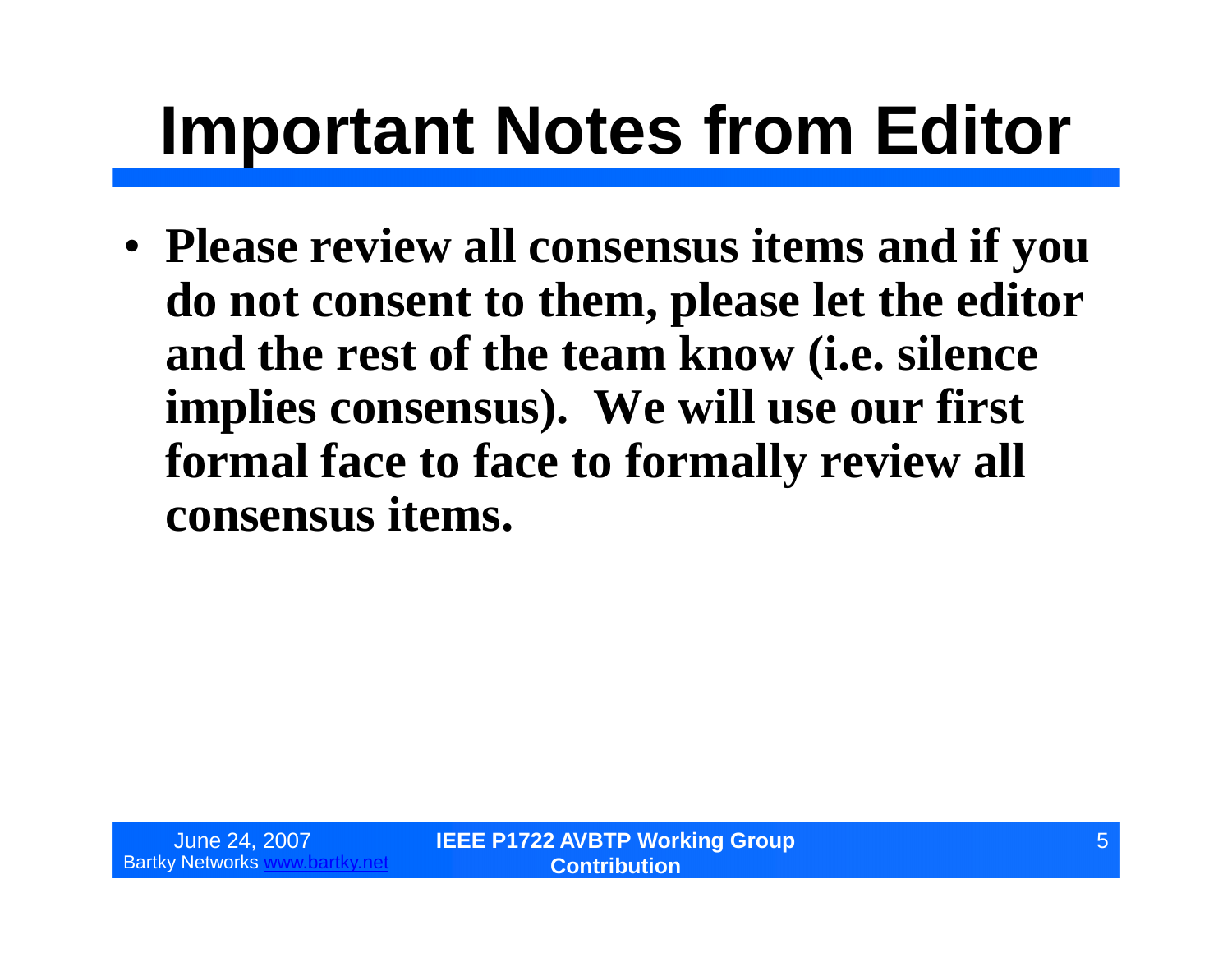#### **Overview**

- This document is to collect high level requirements, ideas, concepts, etc. for Audio/Video Bridging Transport Protocol (AVBTP) for use in:
	- –Building and verifying Consensus on key items
	- –Documenting those key items for work on the main specification and other documents/contributions
	- –Using as a checklist to make sure key items are taken care of.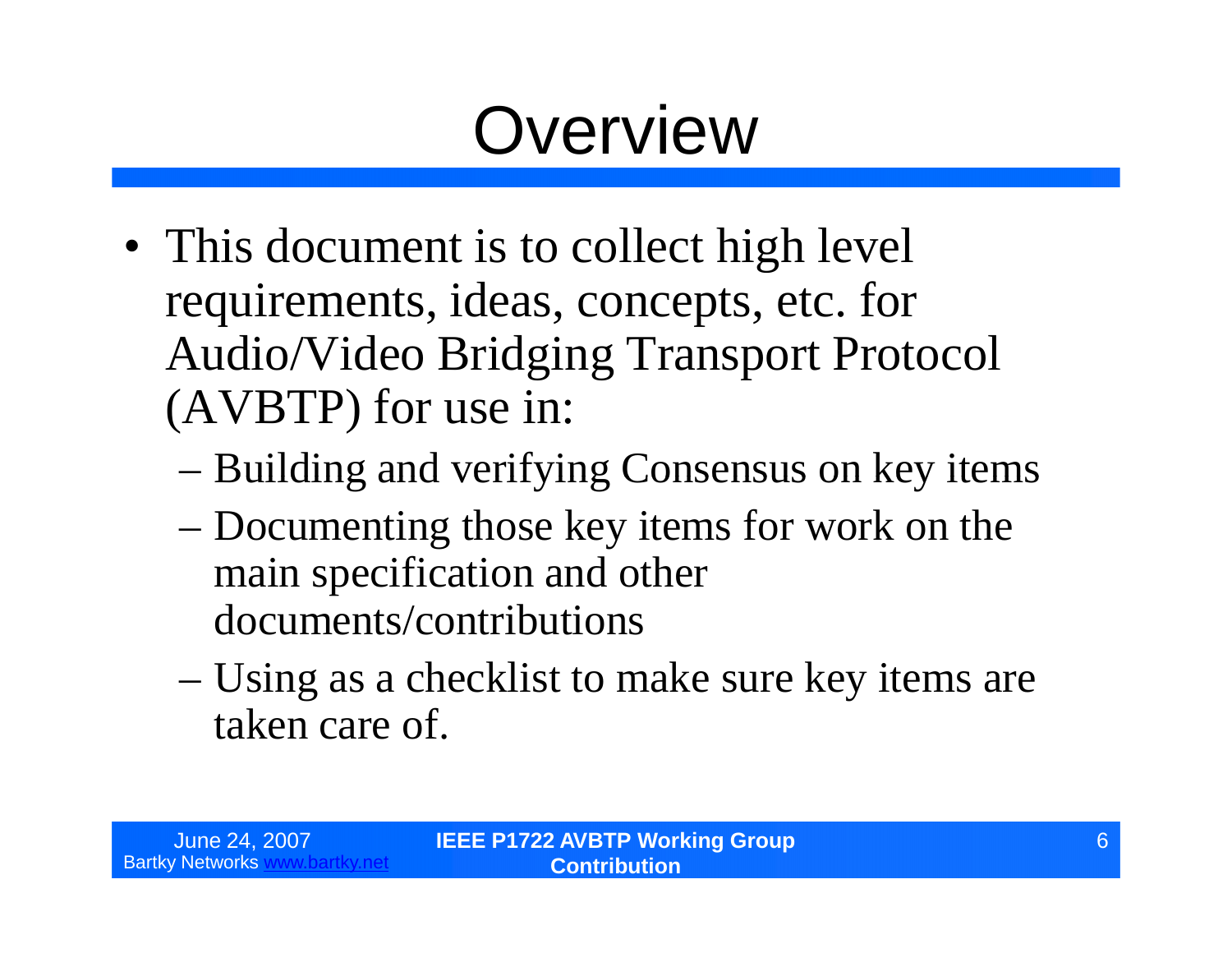# Overview (continued)

- This document is broken up into major sections as follows:
	- General (leader: Alan Bartky?)
	- Encapsulation (leader: Alan Bartky)
	- Timing and Synchronization (leader: Matt Mora)
	- Session Management (leader: John Fuller)
	- Protocol layering and selected options from other protocols (e.g. 802.1AS, 802.1Qat, 802.1Qav, etc.) (leader: Alan Bartky?)
- For each assumption, it will be identified as a item that is:
	- Approved by Consensus
	- Proposal
	- Question
		- Open
		- Closed

– Work Item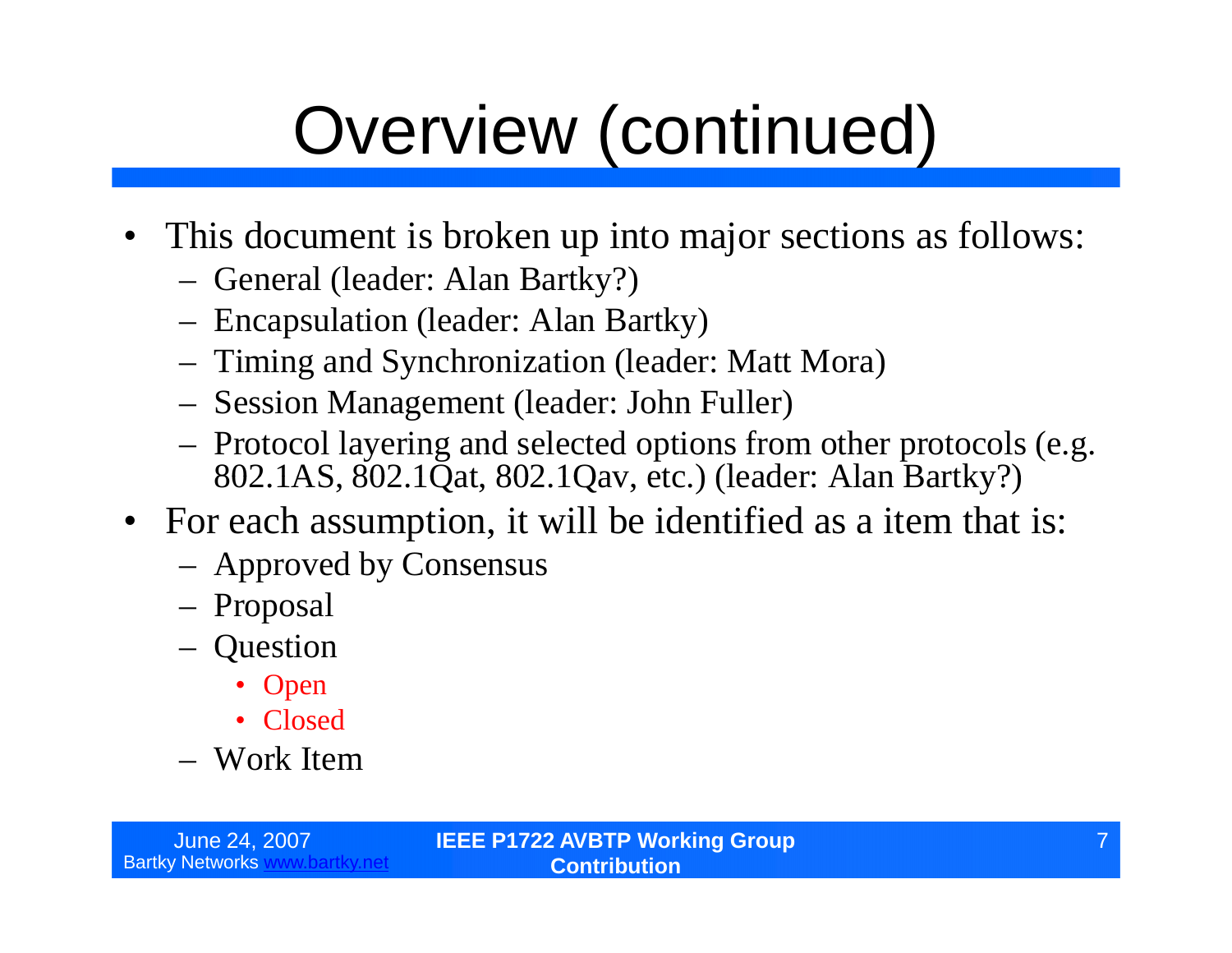- Approved by consensus:
	- AVB class 5 together with AVB class 4 cannot use more than 75% of a link's bandwidth
		- The Remaining 25% (or more) is used for Legacy (non-AVB) flows
	- Functional device type names
		- AVBTP will have Talkers, Listeners and Controllers
			- AVBTP will interoperate with AVB 802.1 bridges.
		- A Talker is the source of a stream
		- A Listener is a receiver of a stream
		- •A Controller is a device that introduces and manages talkers and listeners, and manages groups of sessions.
		- Any physical device can be any combination of these
	- An AVBTP stream is between one talker and one or more listeners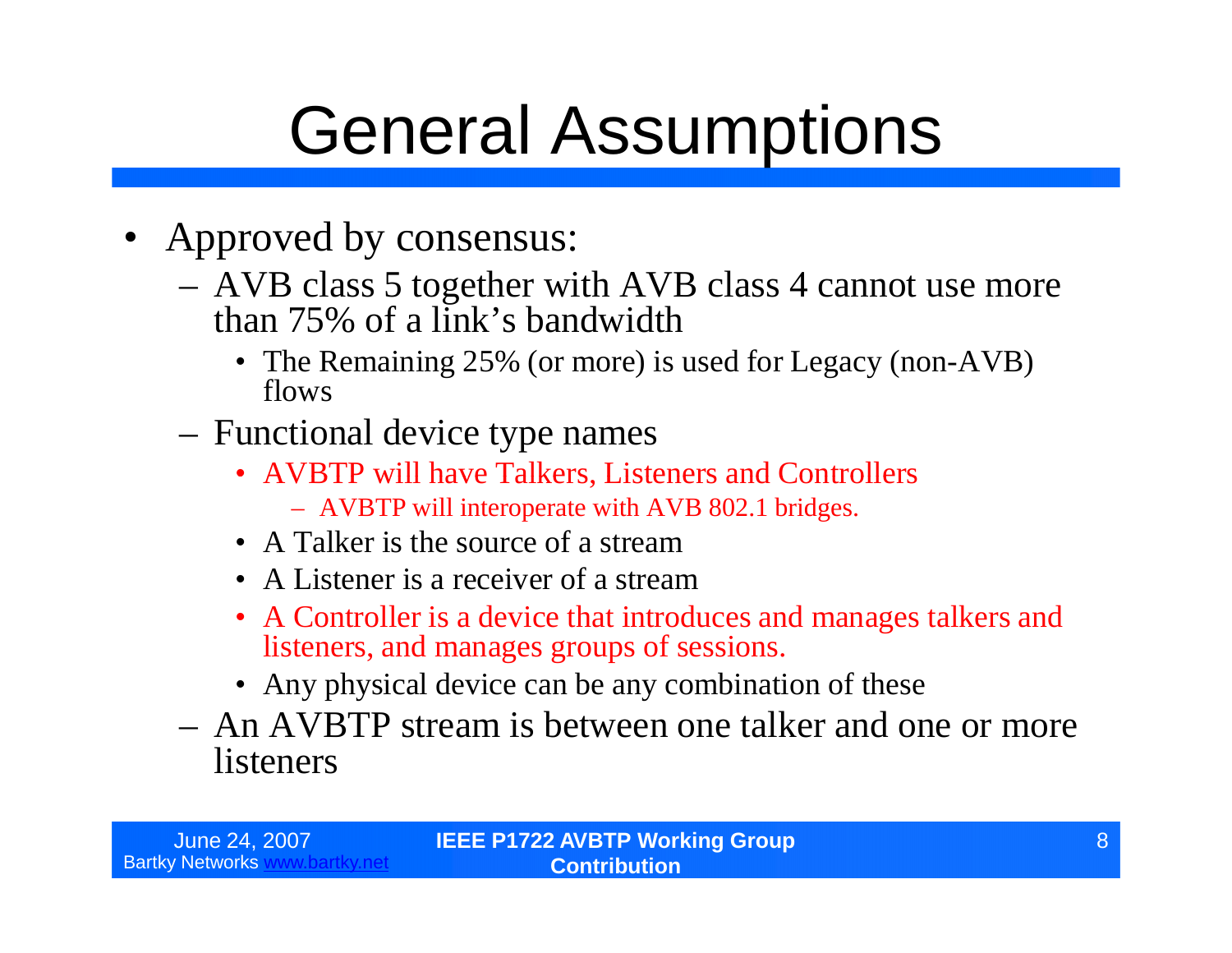- Approved by consensus:
	- –AVBTP will adapt the following 1394/61883 type protocols to run in an IEEE 802 environment.
		- •61883-2
		- •61883-4
		- •61883-6
		- •61883-7
		- BT.601 (to become 61883-8)
		- IIDC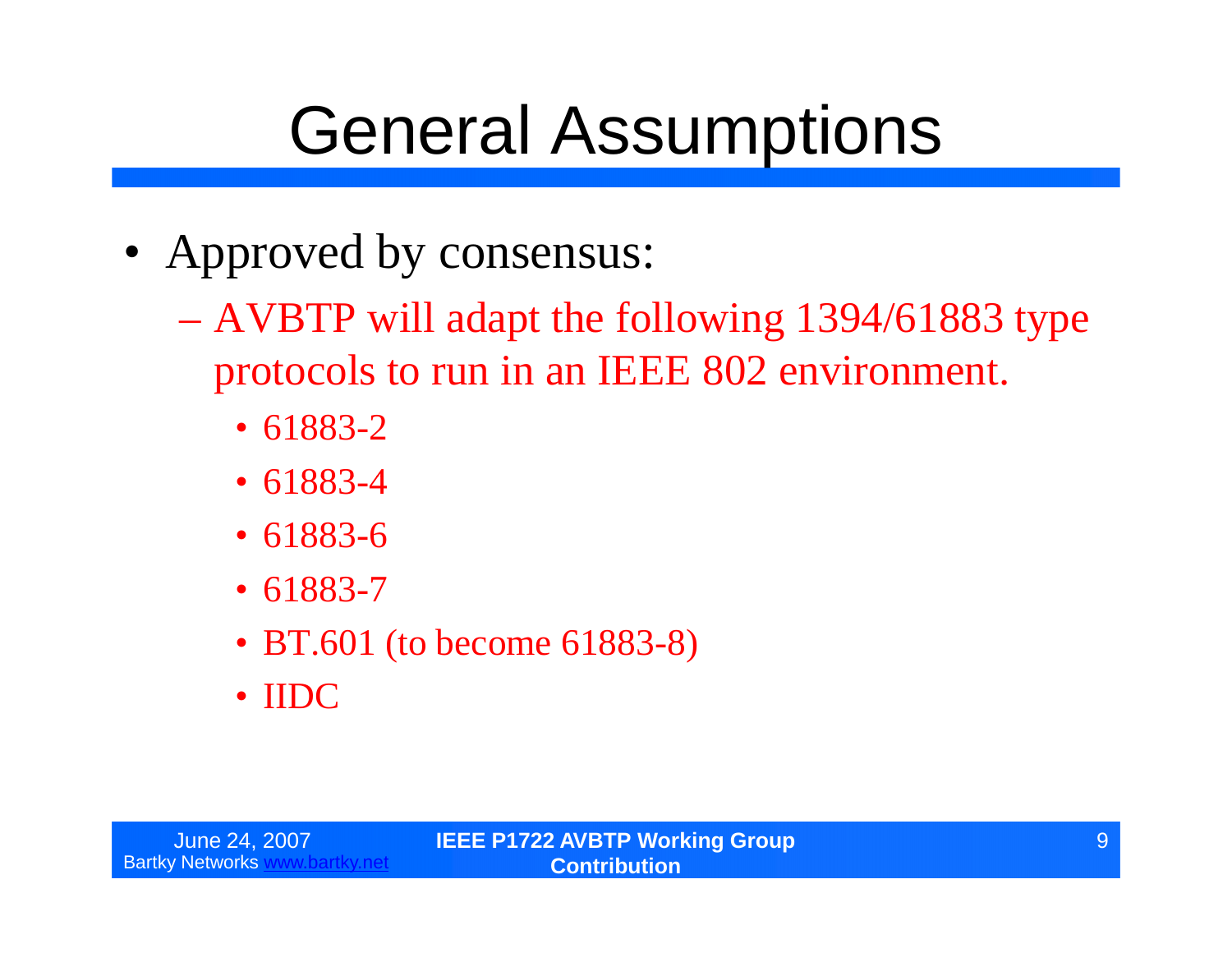- Proposals:
	- –Keep the AVBTP document "simple and pure". No control/discovery/etc.
	- –Keep it simple and close enough to 61883 that bridging to/from the most common forms of 1394 isochronous streams is a straight-forward problem that can easily be done in hardware.
	- –AVBTP should be a virtual cable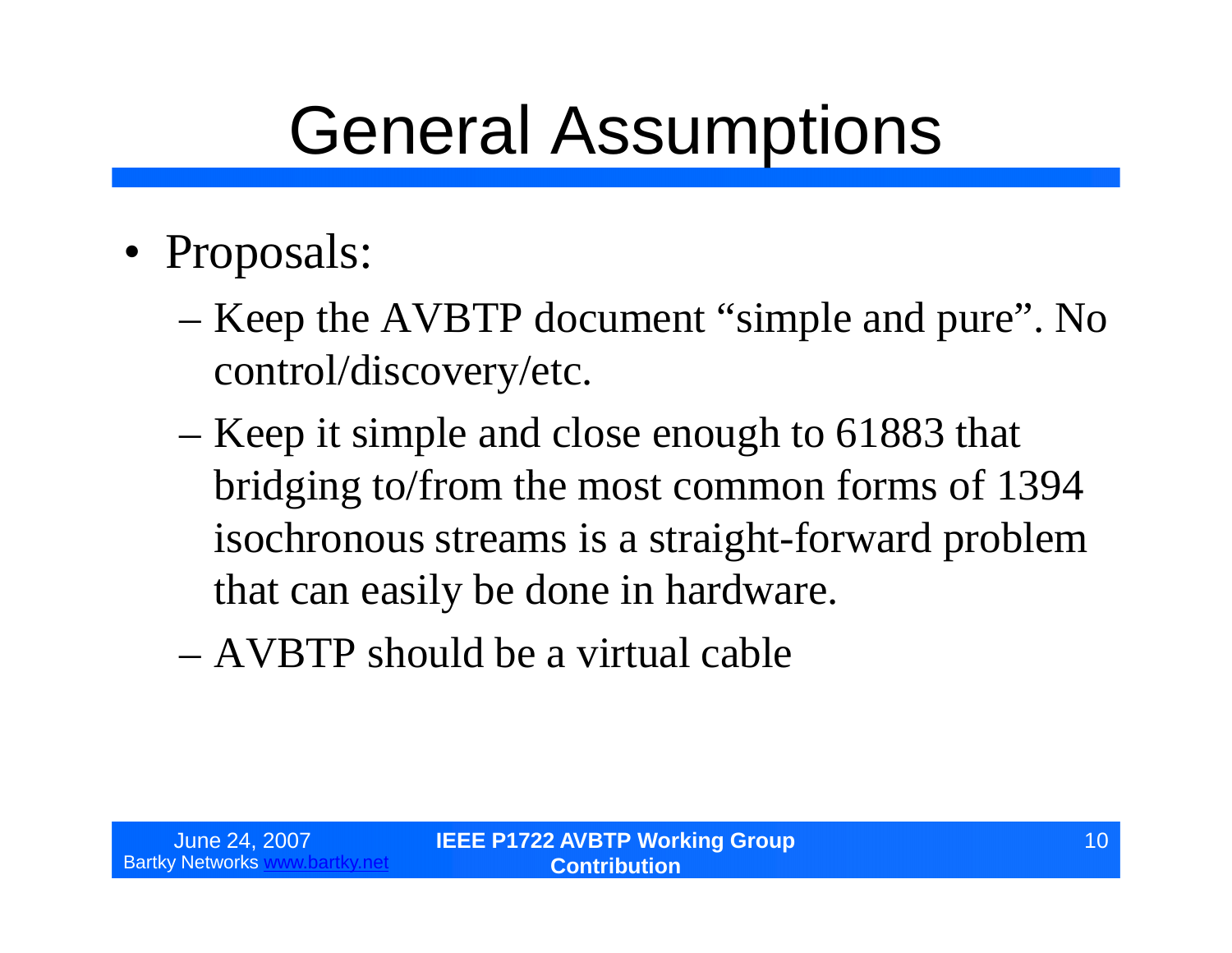- Questions:
	- Open:
		- None at this time.
	- Closed:
		- Will AVBTB have to do any policing or scheduling? Do we need a group to study this, or should we add this to the work of things to do in the Timing/Synchronization team?
			- *No, will be done in 802.1Qav which will handle per stream shaping. AVBTP will refer to it.*
- Work Items:
	- Agreed to have initial draft for P1722 with initial agreed encapsulation details and high level outlines for other sections in time for July IEEE 802 meeting in San Francisco.
	- Agreed to start work on Informative annex for Interworking function between 1394/61883 and P1722/61883.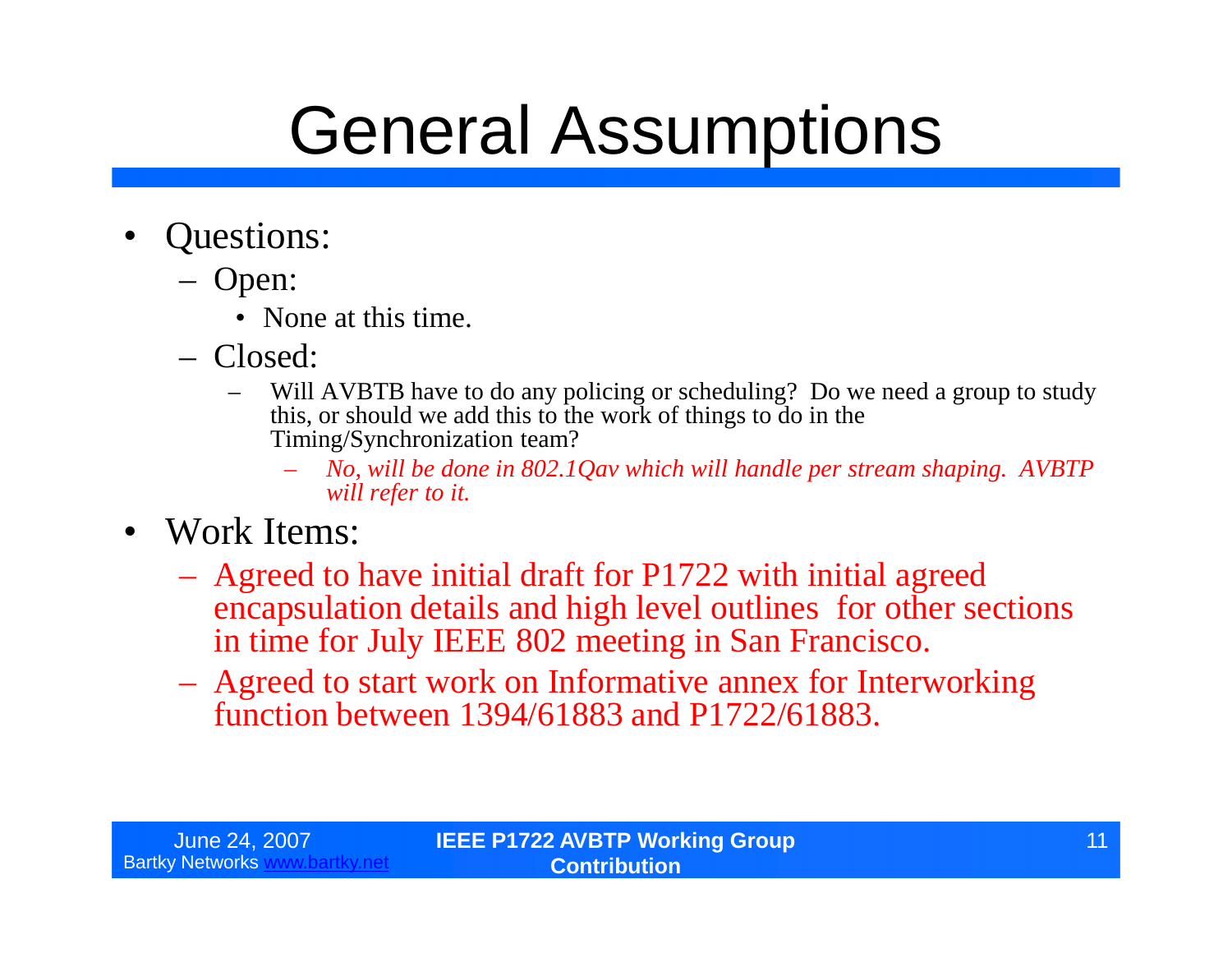# Timing and Synchronization

- Approved by Consensus:
	- AVBTP shall use 802.1AS for time base
	- AVBTP shall be able to react to change in 802.1AS time (user changing time of day, change in Grandmaster, etc. (see 802.1AS assumptions from AVB document)).
	- 61883 format over AVBTP will support presentation time in the same manner as 1394/61883 using the SYT field and in 24.576 MHz cycle time based on 802.1AS clock.
		- 61883-4 & 61883-7: Source Packet Header format with 0-127 seconds, 0-7999 8 kHz cycles, 0-3072 24.576 MHz sub-cycles.
		- All other 61883 encapsulations: CIP header format with 0-15 8 kHz cycles, 0-3072 24.576 MHz sub-cycles.
	- AVBTP 61883 presentation time shall be relative to the 802.1AS clock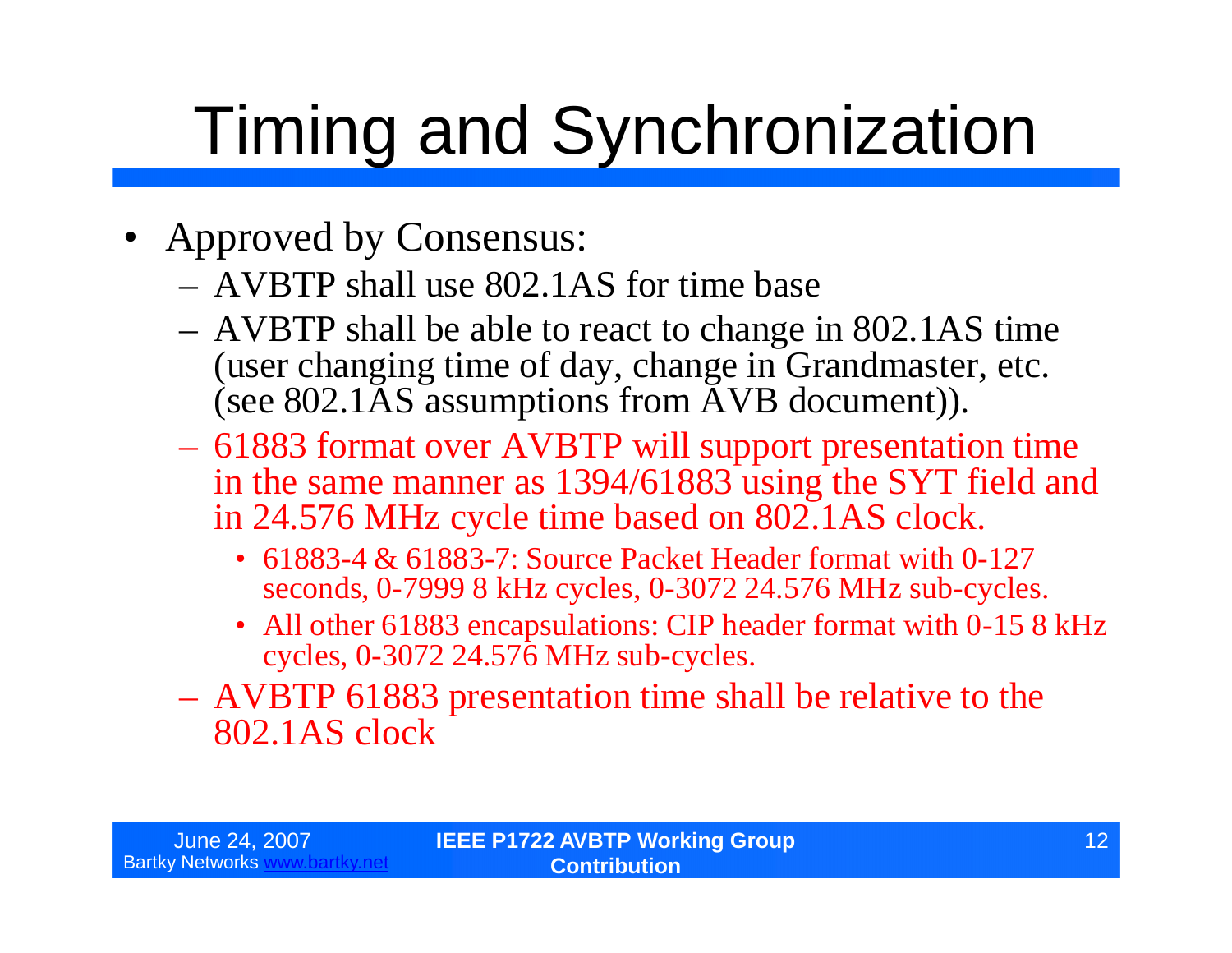# Timing and Synchronization

- Proposals:
	- –Presentation time assumptions/proposals:
		- The Presentation Time has the following purposes:
			- –Reconstruction of the media clock
			- –Account for link latency
			- –Possible Synchronization of streams
			- –AVBTP Presentation time is only associated with a single AVBTP stream
		- Ingress time is when the sample is sent to the AVBTP layer
			- –On an I2S interface this is a 802.1AS timestamp of the word clock transition for the received sample.
		- Egress time is the Ingress time plus a delay constant

| June 24, 2007          | <b>IEEE P1722 AVBTP Working Group</b> |  |
|------------------------|---------------------------------------|--|
| <b>Bartky Networks</b> | <b>Contribution</b> \                 |  |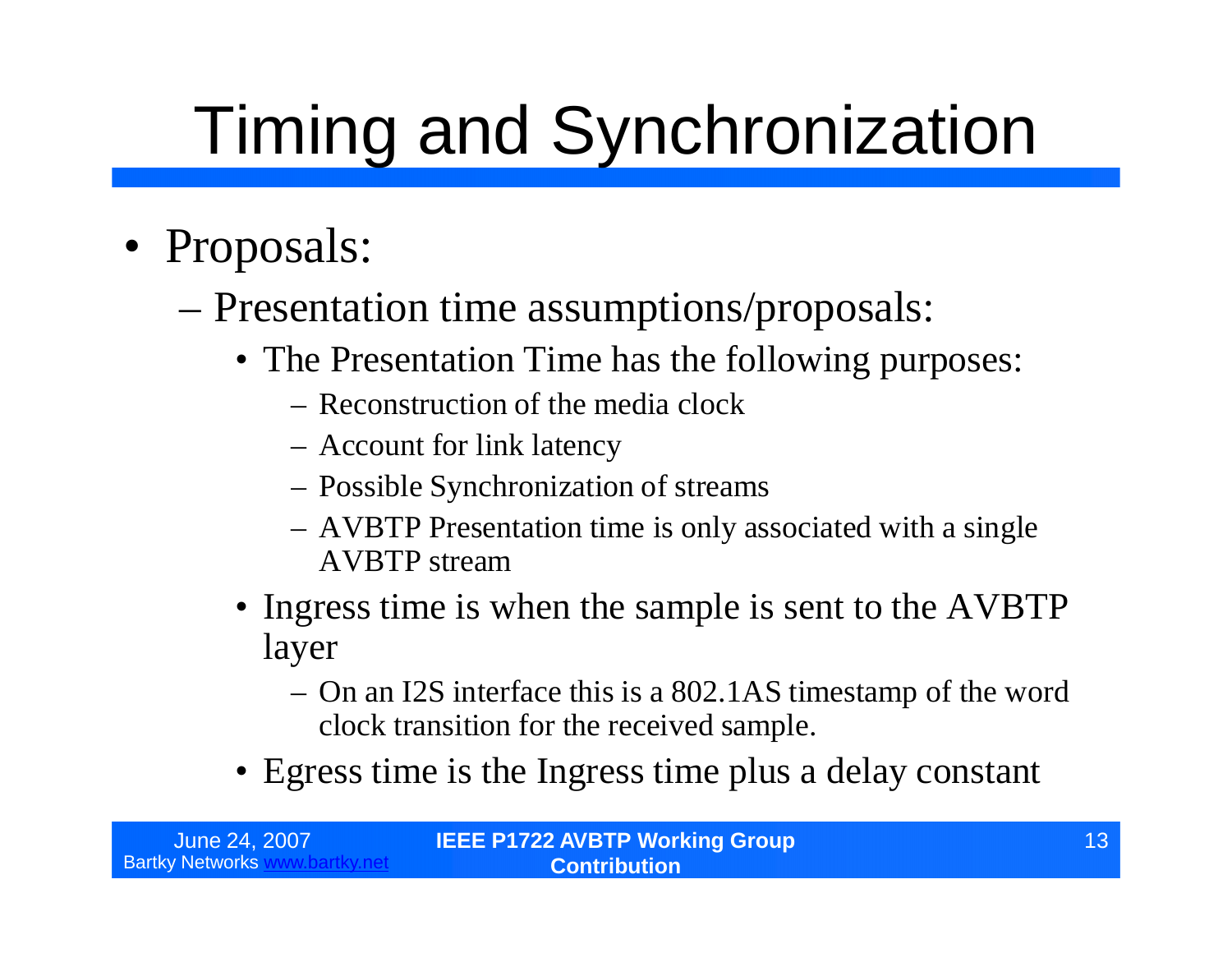# Timing and Synchronization

- Questions:
	- Should this team also work on queuing, policing and scheduling topics?
	- Will we work on a MIB/Management interface definition for this?
- Work Items:
	- Define what is or isn't done by transport layer (i.e. what is done by applications versus the transport layer itself)
	- Design and specify timing/synchronization methods, protocols, formats, etc.
	- Design Timing/Synchronization service interface.
	- Verify timing and synchronization methods are implementable in hardware.

•*Michael has volunteered to work on this.*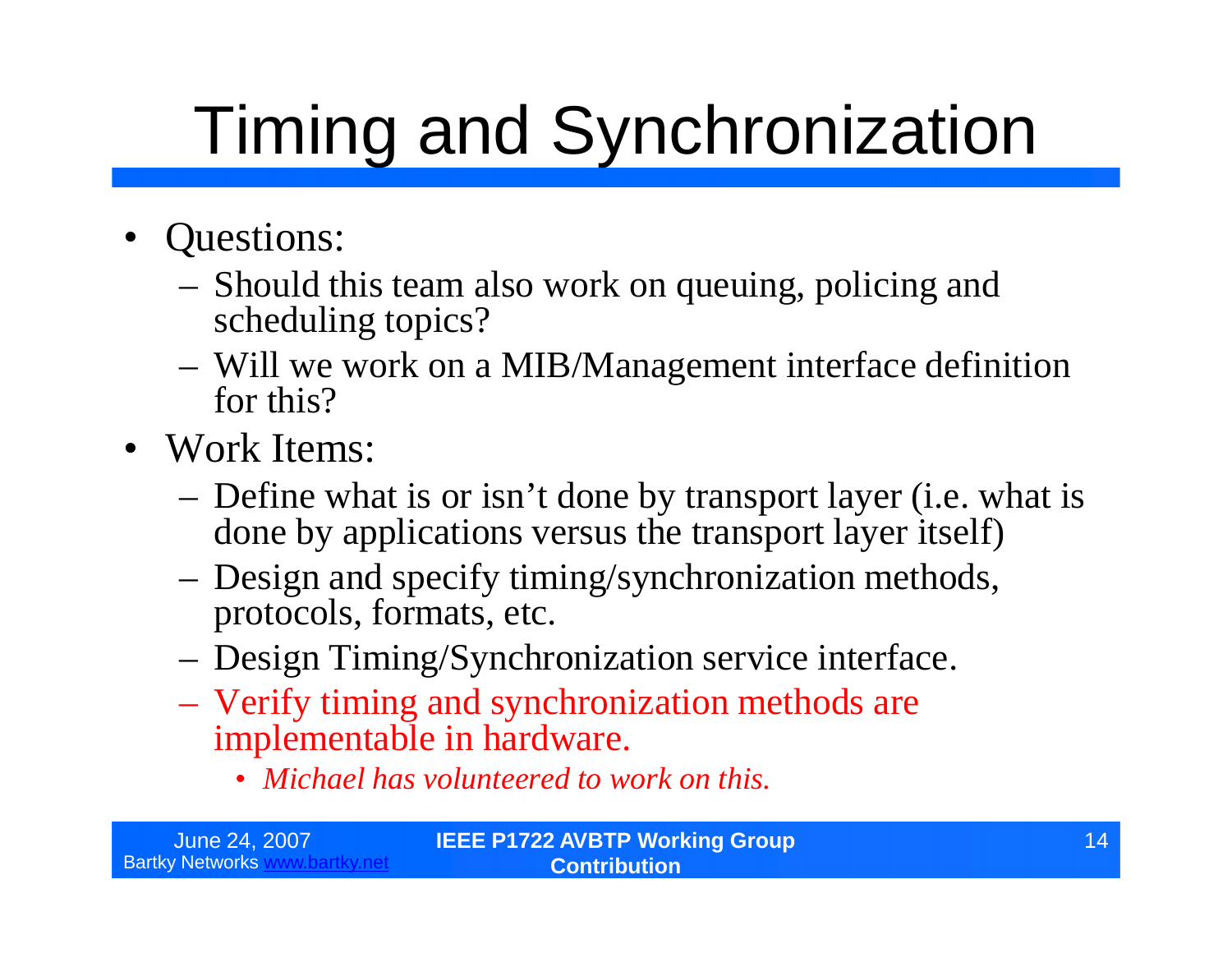- Approved by Consensus:
	- –Shall use LLDP(802.1AB), SRP(802.1Qat) as protocols of the Session management protocols and procedures.
	- –Provide interface to Zeroconf
	- –Adapt 1394 AV/C Function Control Protocol (FCP) for use in 61883 over AVBTP.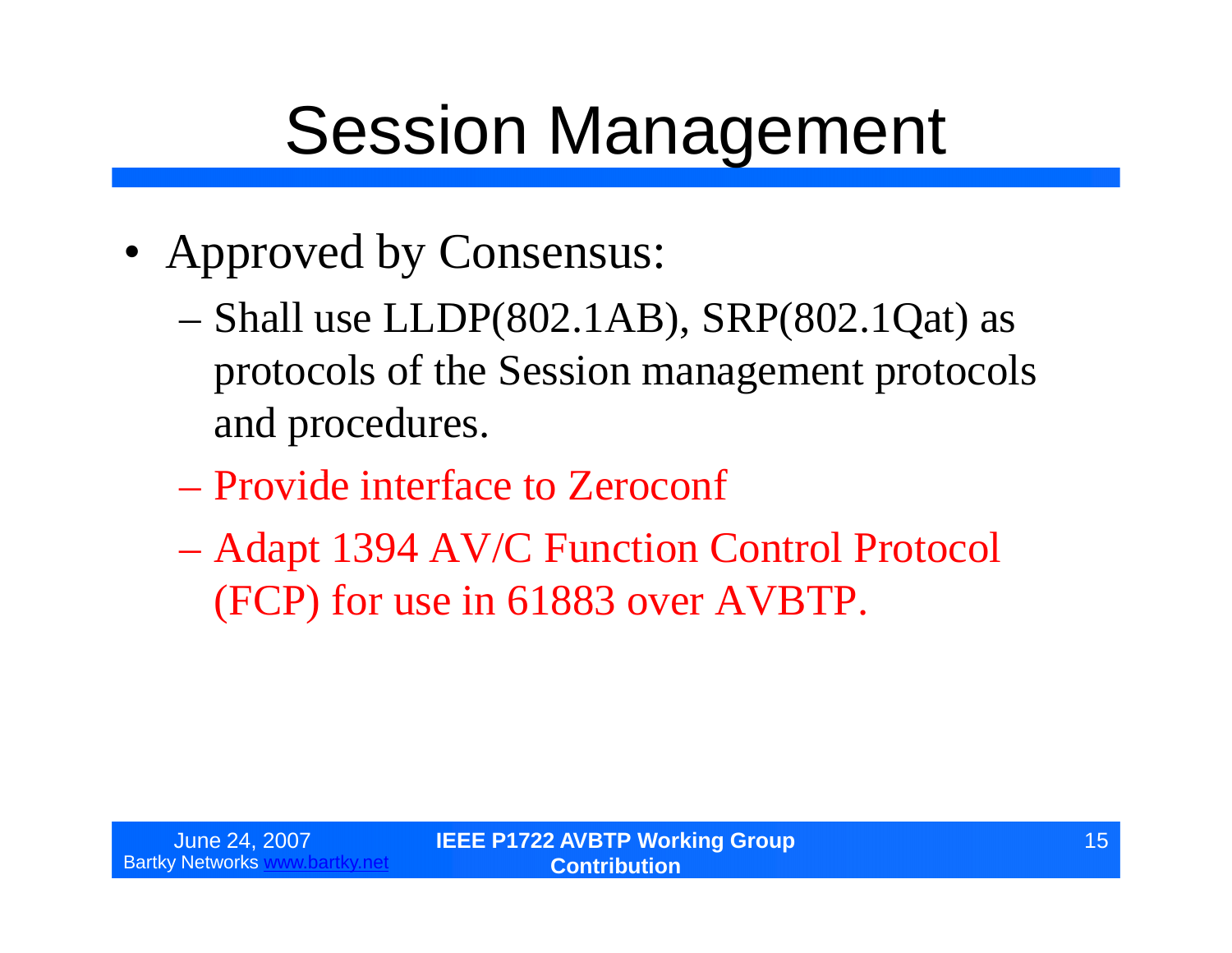- Approved by Consensus
	- Function Control Protocol is IN
		- AV/C will just be the first command set supported
			- Intention is to not carry 1394 bus resets (use 1394.1 model)
	- Plug Control Registers are IN
		- Some equivalent to Plug Registers for managing stream connections
	- Connection Management Procedures are IN
		- Must reflect our "Plugs"
	- Stream ID Assignment is IN if not defined in 802.1
		- Needed to complete our "Plugs" and CMP
	- IRM emulation is IN for AV/C
	- Service Discovery is IN for each command set supported
		- (i.e. AV/C requires Bonjour).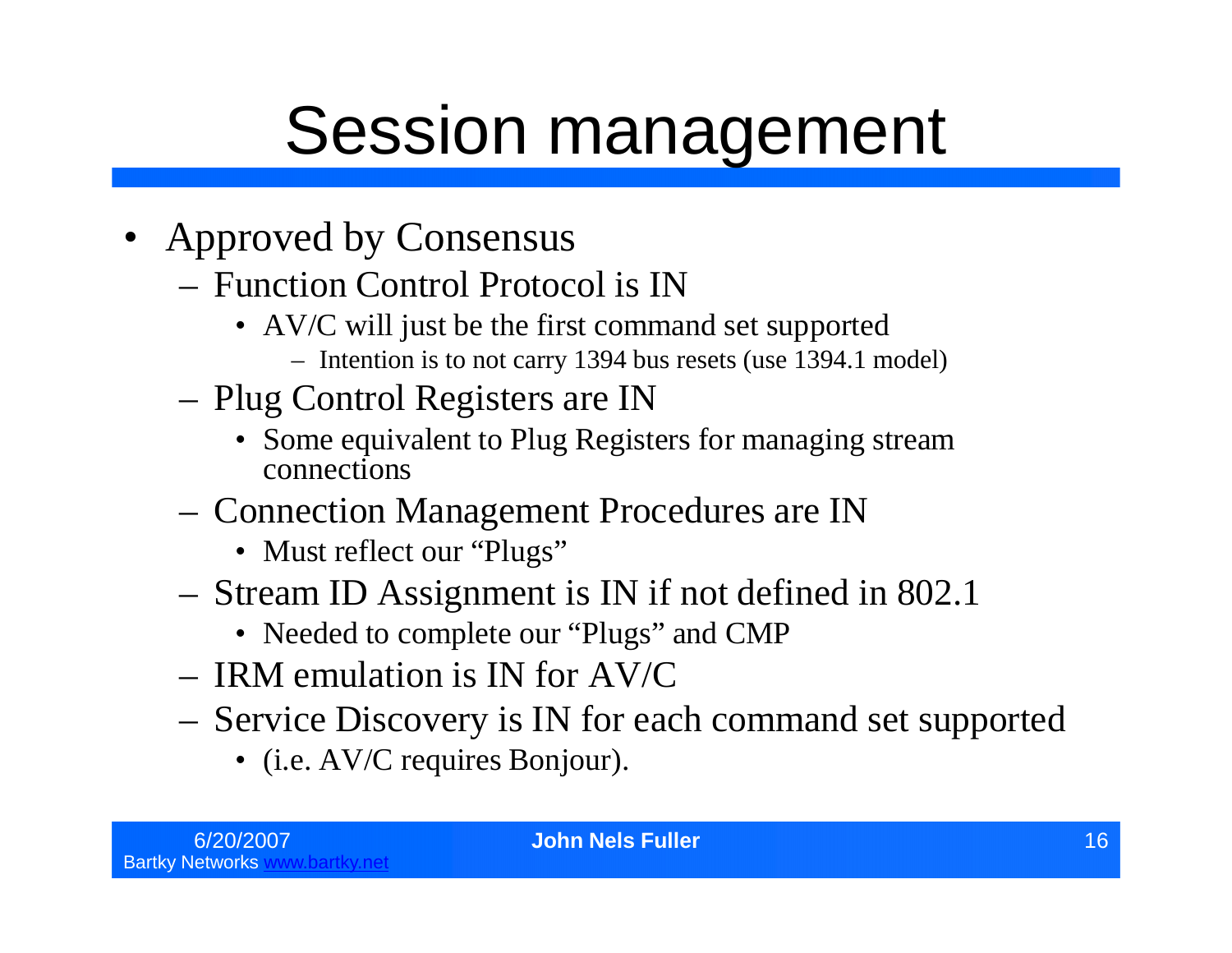- Proposals:
	- Support for changing bandwidth reservations while a stream is running
		- I hesitate to say "dynamic" as this should be only an occasional thing.
		- Probably OUT for first AV/C version, but IN for planned follow on work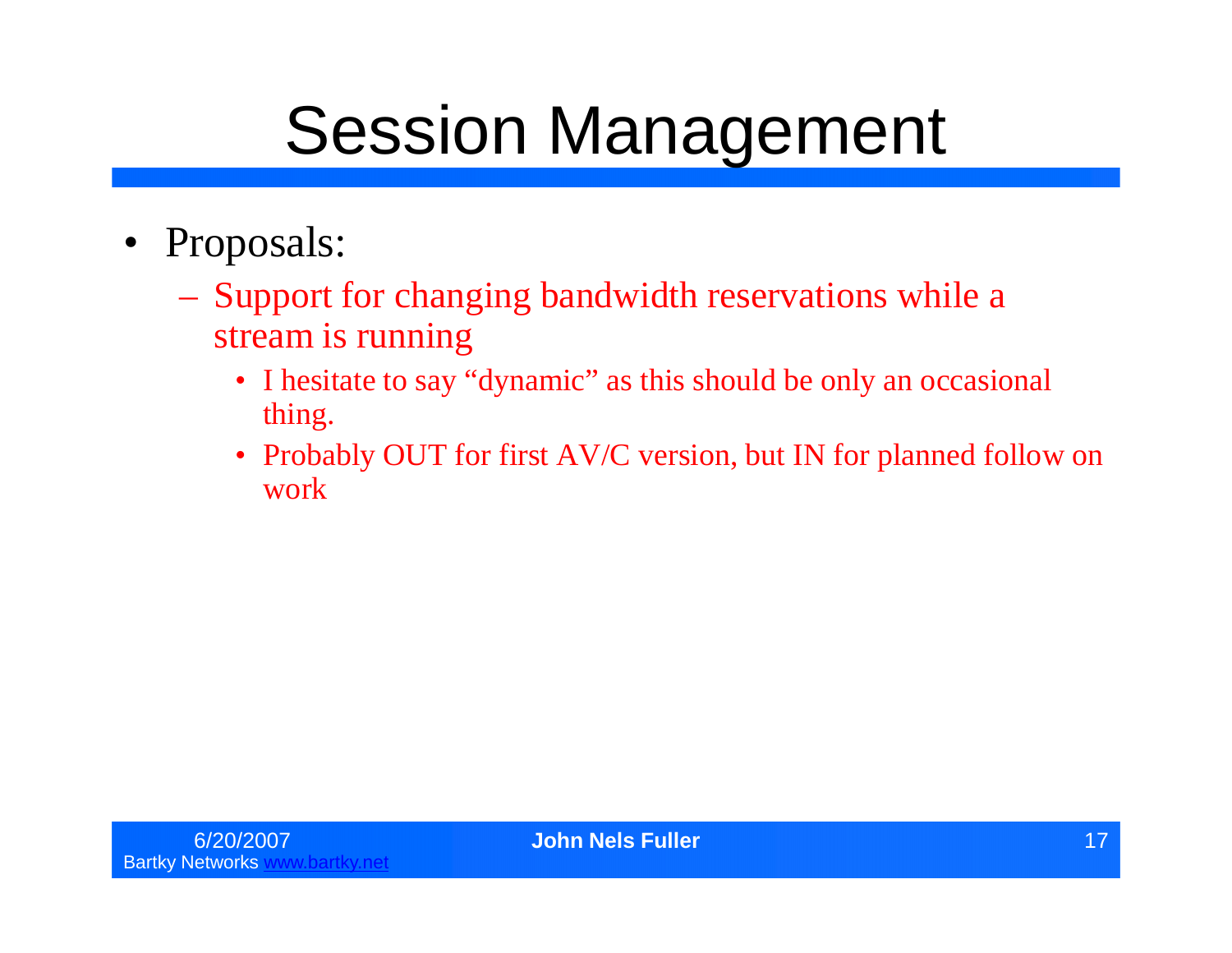- •Questions
	- –Open
		- Talker-Listener model vs. Talker-Controller-Listener model in 61883
			- –In AVB is it possible to put all the smarts into a controller to make talkers and listeners simple?
			- –Still use Controller, but talkers and listeners are somewhat smarter than on 1394
		- Are there other protocols needed at lower layers?
		- Are there other protocols we should provide a service interface to?
		- Will we work on a MIB/Management interface definition for this?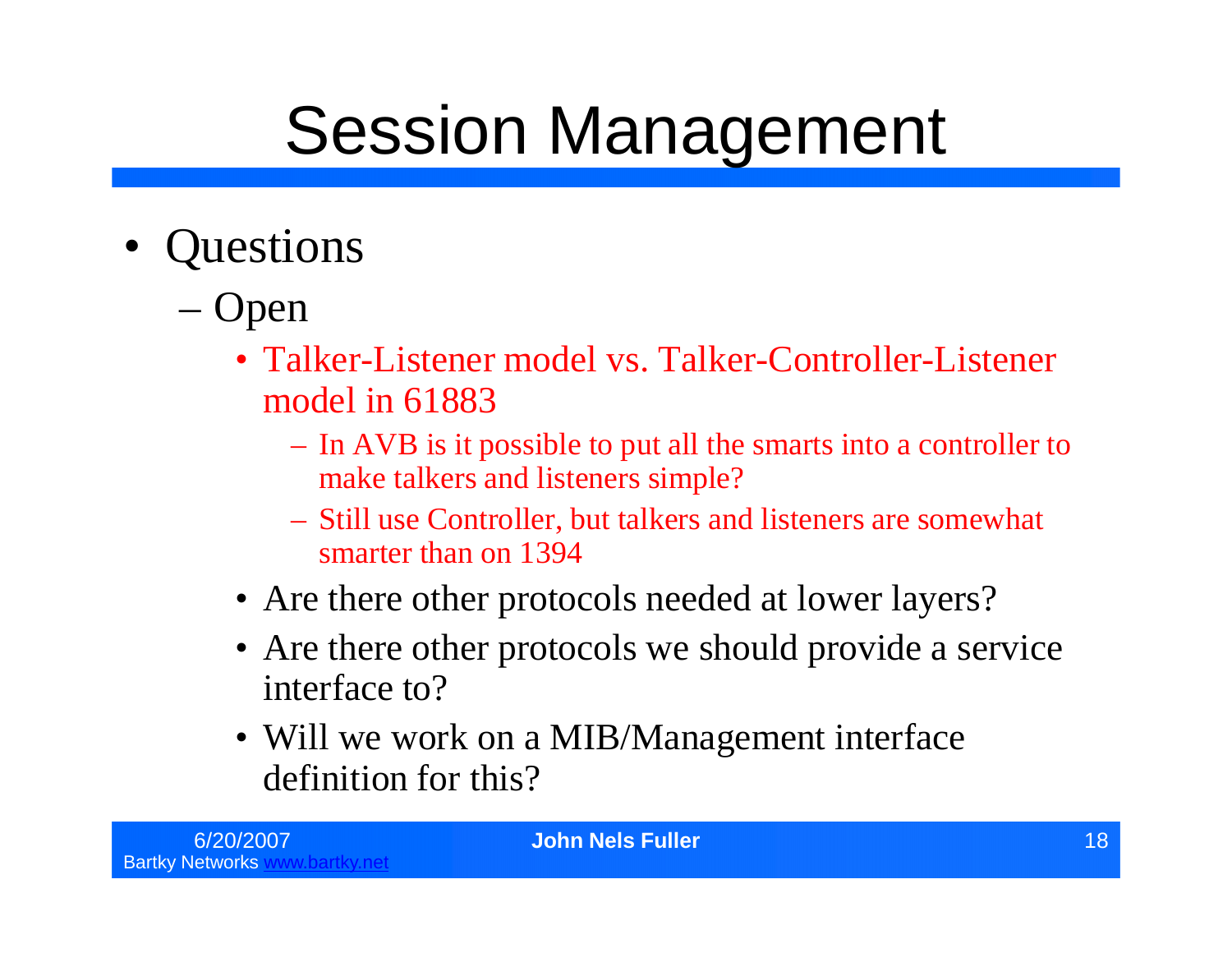- Work Items:
	- –Define transport
		- Protocol/procedure
		- State Machine(s)
		- Service Interface(s)
	- –Look into using UDP with AV/C
		- •*Matt and Andy to look into this.*
	- –Define plugs
	- –IRM equivalent?? Mapping of Channel ID??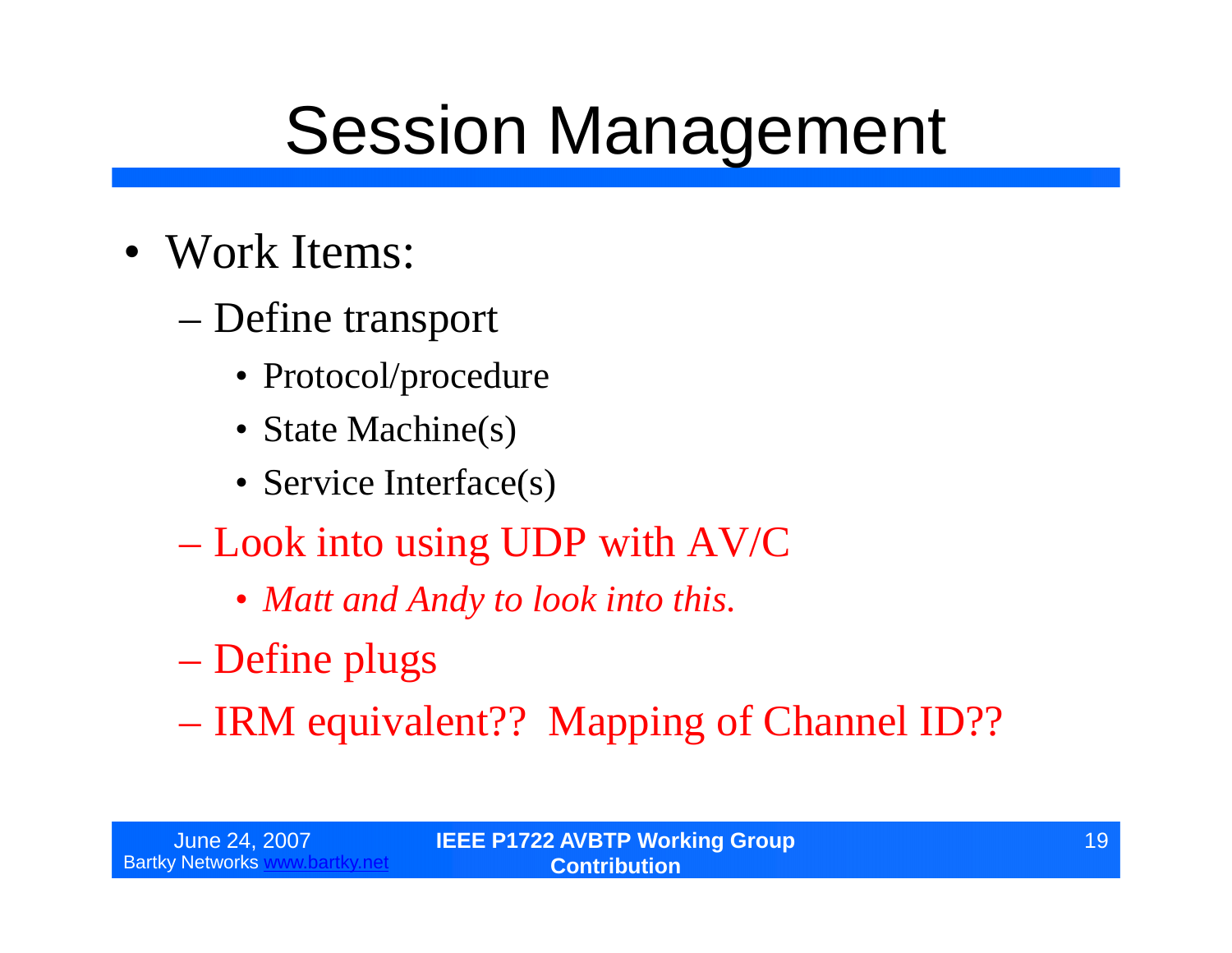# Protocol layering/options

- Approved by Consensus:
	- –Shall directly interface with the following protocols
		- LLDP(802.1AB)
		- SRP(802.1Qat)
		- LLC (802.2), Ethertype option only (no length/DSAP/SSAP/etc. support).
	- –Shall require use in the AVBTP end station of:
		- $-$  PTP(802.1AS)
		- 802.1Qav (queuing and scheduling)
- Proposals:
	- –*None at this time.*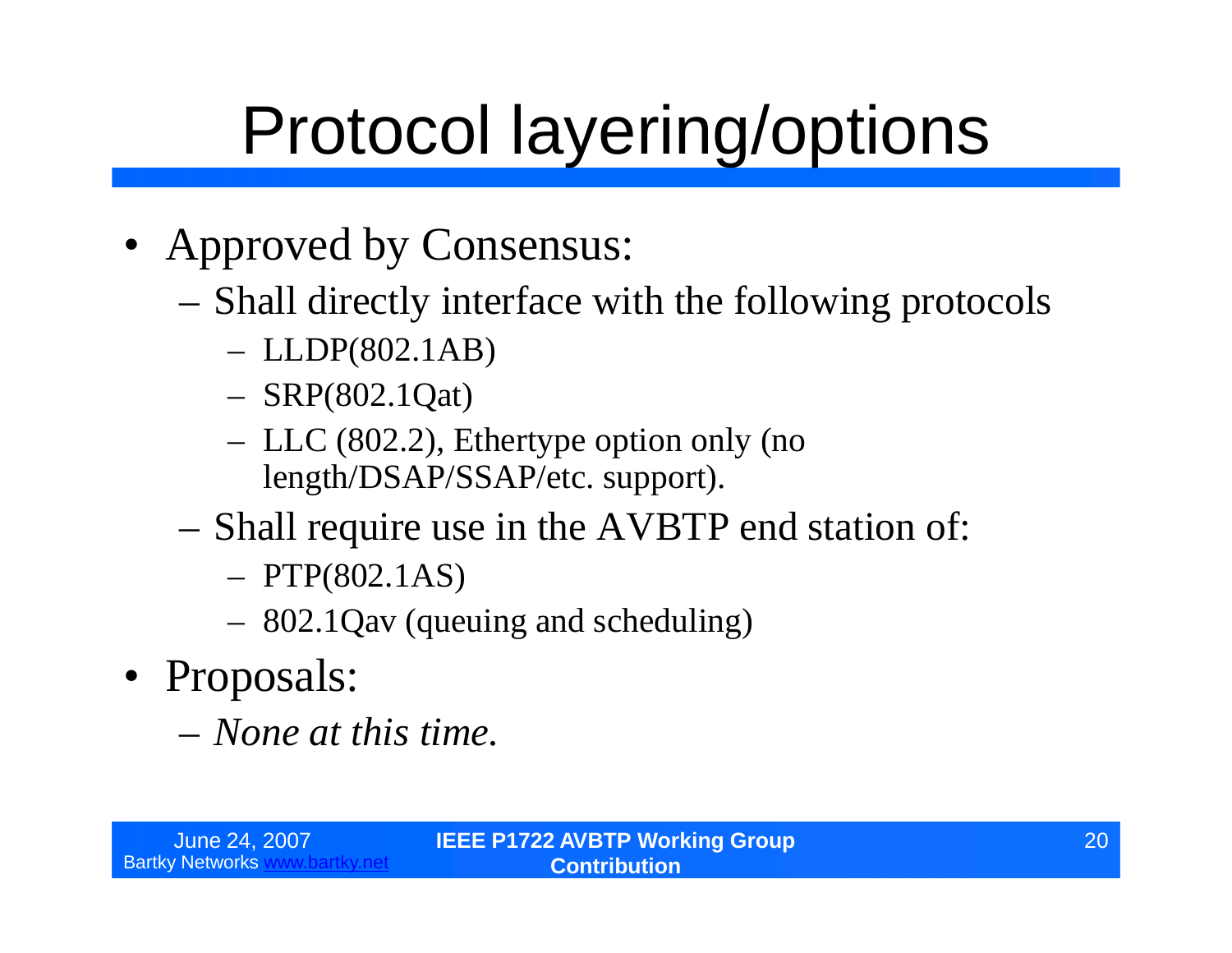# Protocol layering/options

- Questions:
	- –Will we define any interface to use PTP via a system time interface (or will all PTP time aspects be outside of the scope of the transport layer and instead part of the application layer)?
- Work Items:
	- –Ensure all service interfaces are defined for all layers needed by AVBTP either in the AVBTP document or in other documents.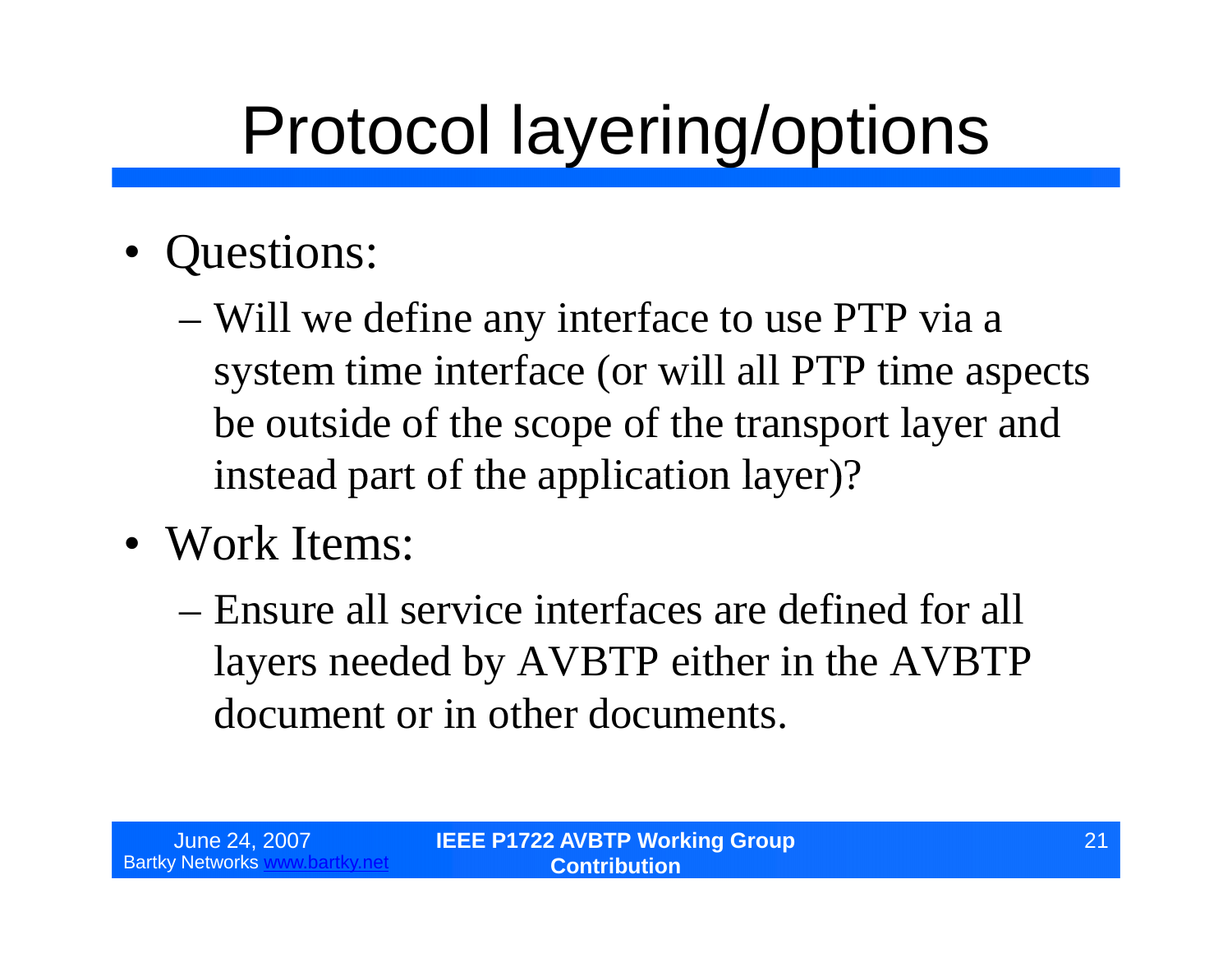- Approved by Consensus:
	- –For AVBTP stream data frames, MAC Destination Addresses shall always be multicast addresses and shall be unique for the Layer 2 network. This address shall be used for stream identification.
	- –For AVBTP stream control frames, MAC Destination Address may be unicast, multicast or broadcast depending on the specification of the usage of each AVBTP control frame.
		- Control frames that use a reserved AVB stream multicast destination MAC address must reserve enough bandwidth for the stream to accommodate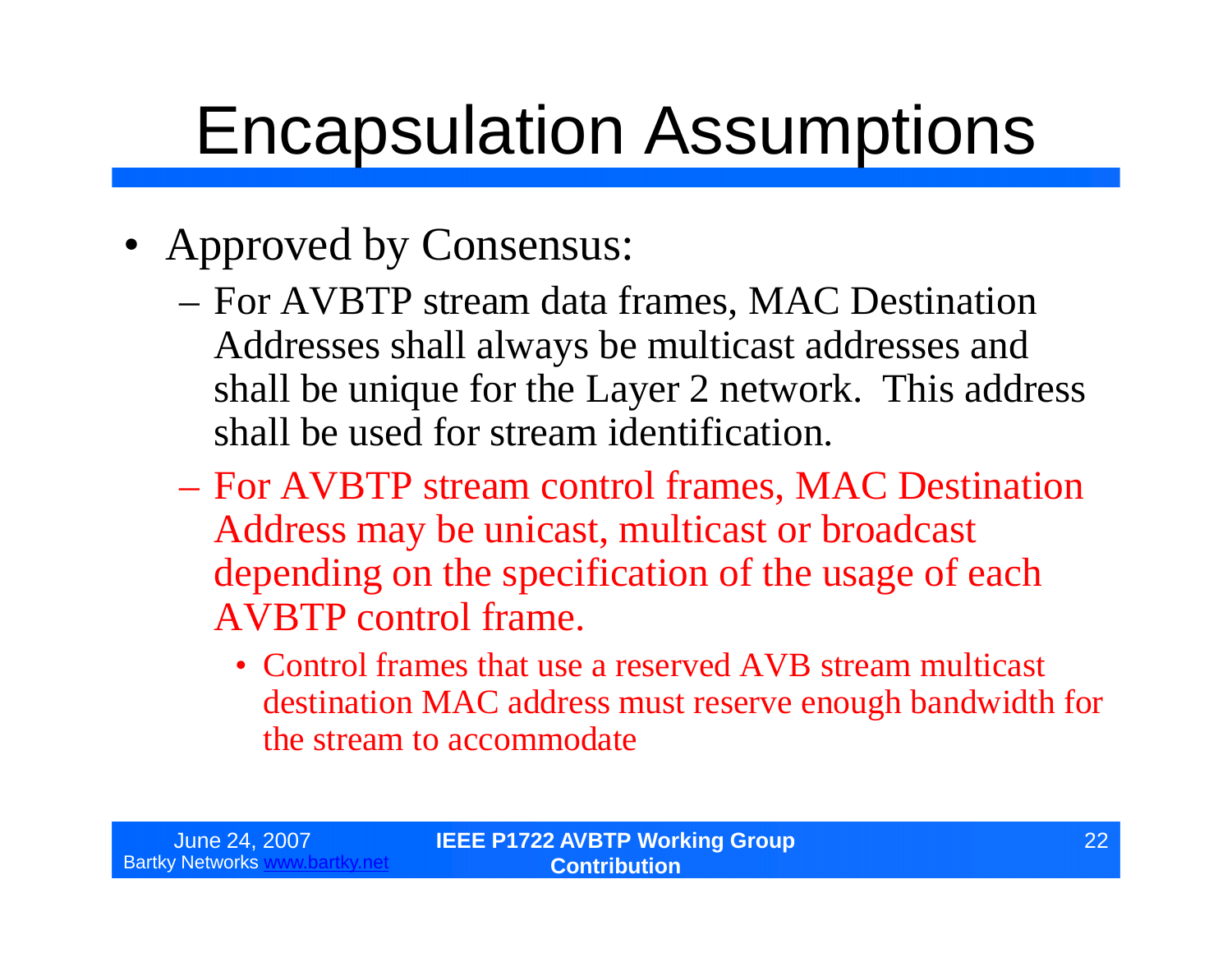- Approved by Consensus:
	- –All talkers shall always send stream data frames with 1st Ethertype field set to 0x8100 for 802.1 P/Q type.
	- –For AVBTP, talkers and controllers are not required to send stream control frames with an 802.1 P/Q tag.
	- –All devices must always be able to accept data and control frames with an 802.1 P/Q tag.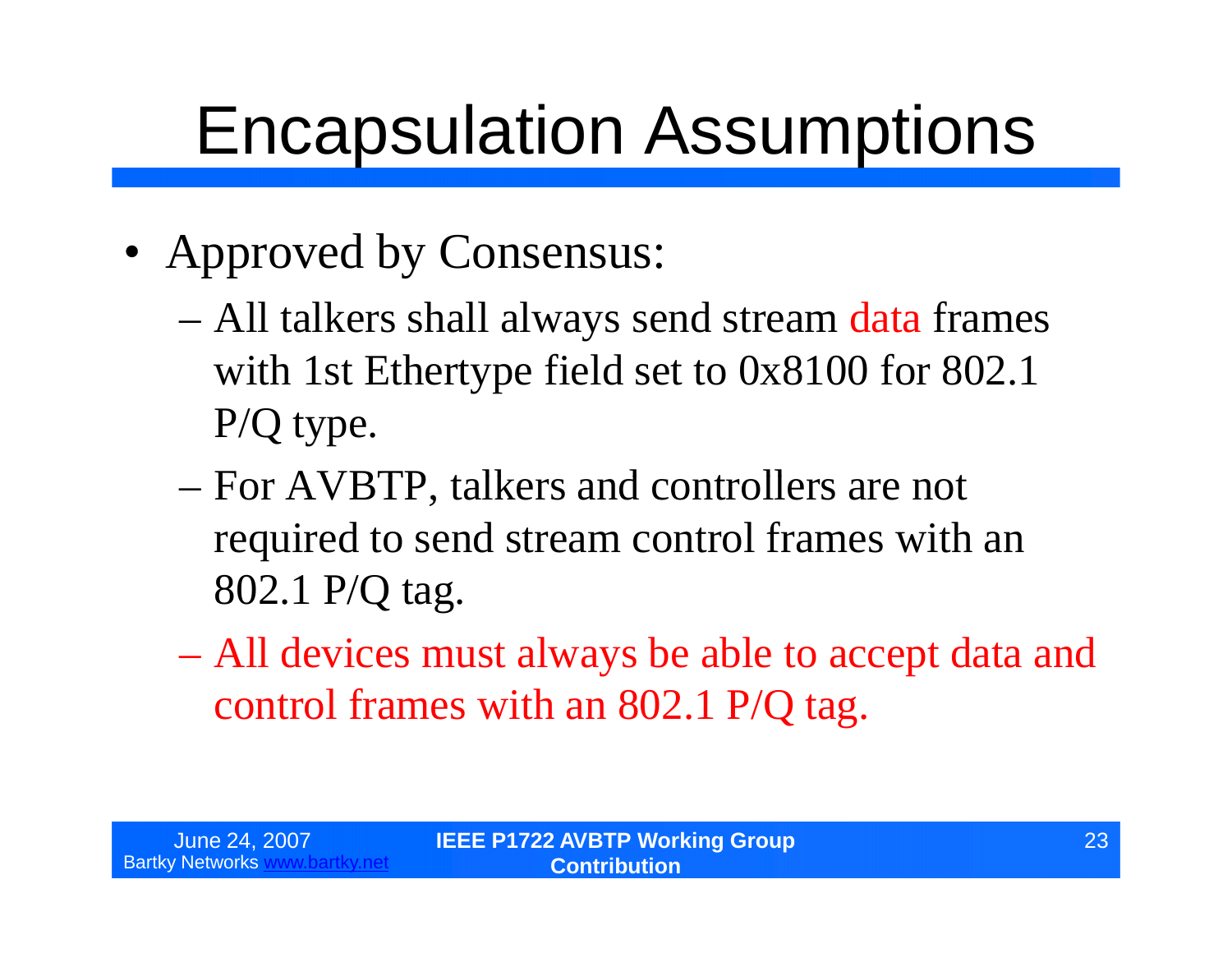- Approved by Consensus:
	- VLAN Identifier (VID), 12 bits:
		- The VID is a VLAN and not a Stream Identifier
		- AVBTP stations must support VLAN ID of zero to send or receive for stream data traffic.
		- AVBTP stations are recommended to support other VLAN IDs, but it is not required.
		- Receiving AVBTP stations not supporting VLANs or if supported and configured for a given set of VLANs shall discard any frames for which it is not a member of the specified VLAN.
	- Canonical Format Indicator (CFI), 1 bit
		- AVBTP will only support CFI of zero.
	- Priority Code Point (PCP), 3 bits:
		- For data streams, AVBTP shall always specify class 5 or class 4 traffic.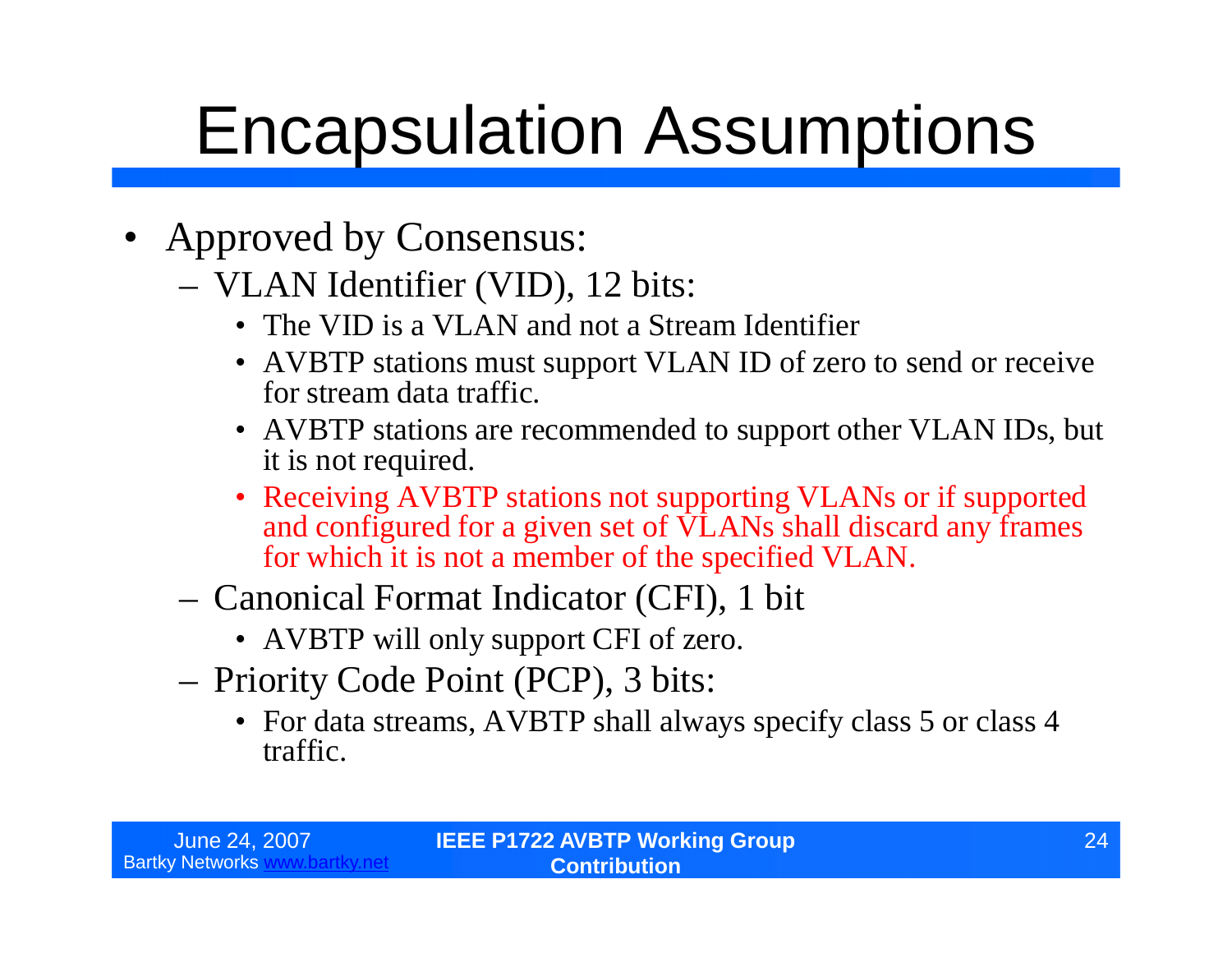- Proposals:
	- –For all class 5 traffic, limit maximum transmission unit size in order to limit total transmission time on and 802.3 100 megabit (including preamble and inter-frame gap to 75% of 125µs)
	- –For all 61883 type traffic, limit maximum data payload to 256 quadlets (1024 bytes)
		- >> Editor's note: Needs work. Current consensus to break on event boundaries:
			- –Data Blocks
			- –Source Packets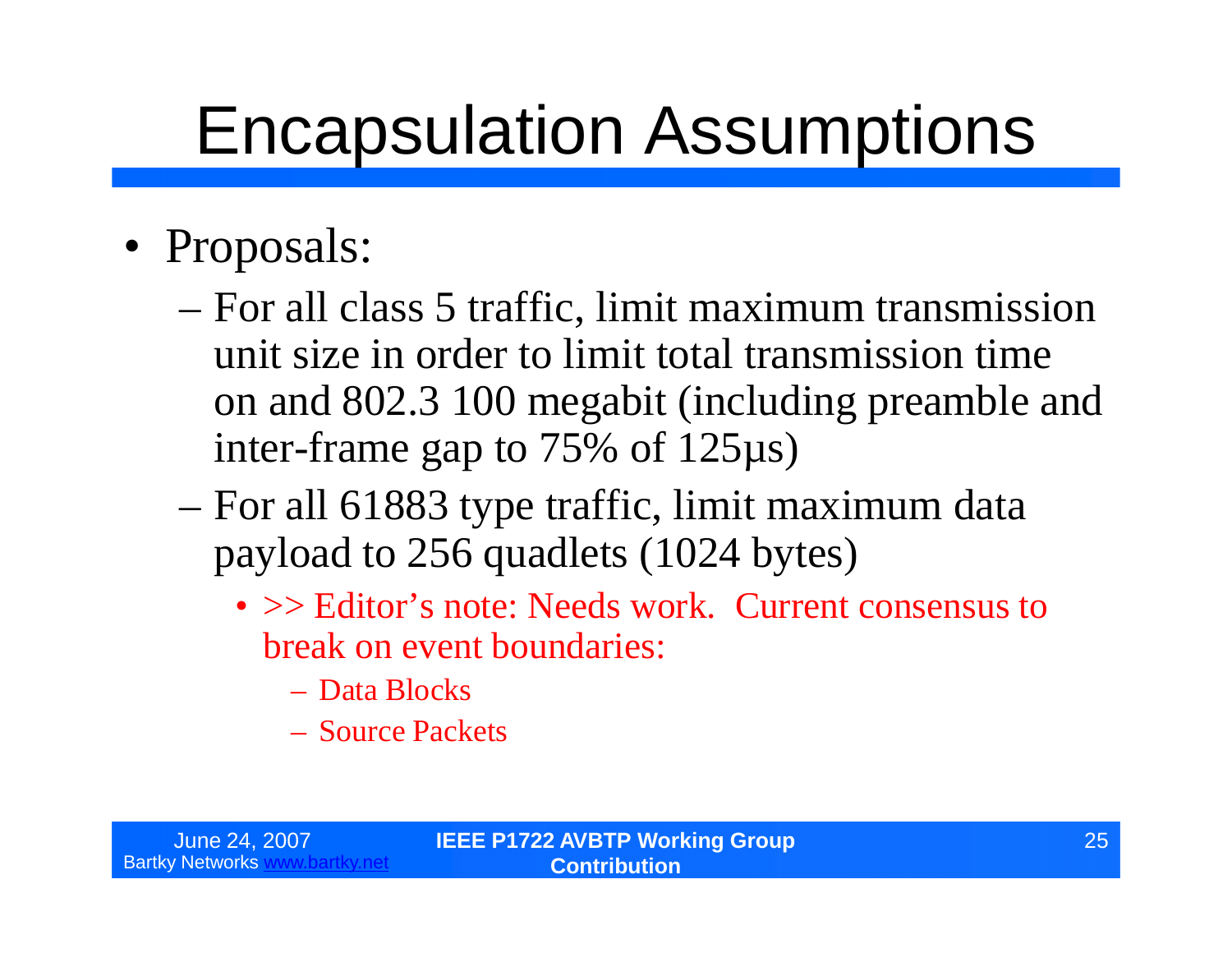- •Questions:
	- –Closed
		- Should we standardize the length field for all AVBTP formats?
			- –Consensus: No, all data after the subtype field shall be subtype dependent.
		- Is there other control traffic that will need other encapsulation options?
			- –*Consensus: Yes, 61883 over AVBTP will need one for stream control and one for AVC. See current encapsulation proposal for details. Other future protocols over AVBTP will need them as well.*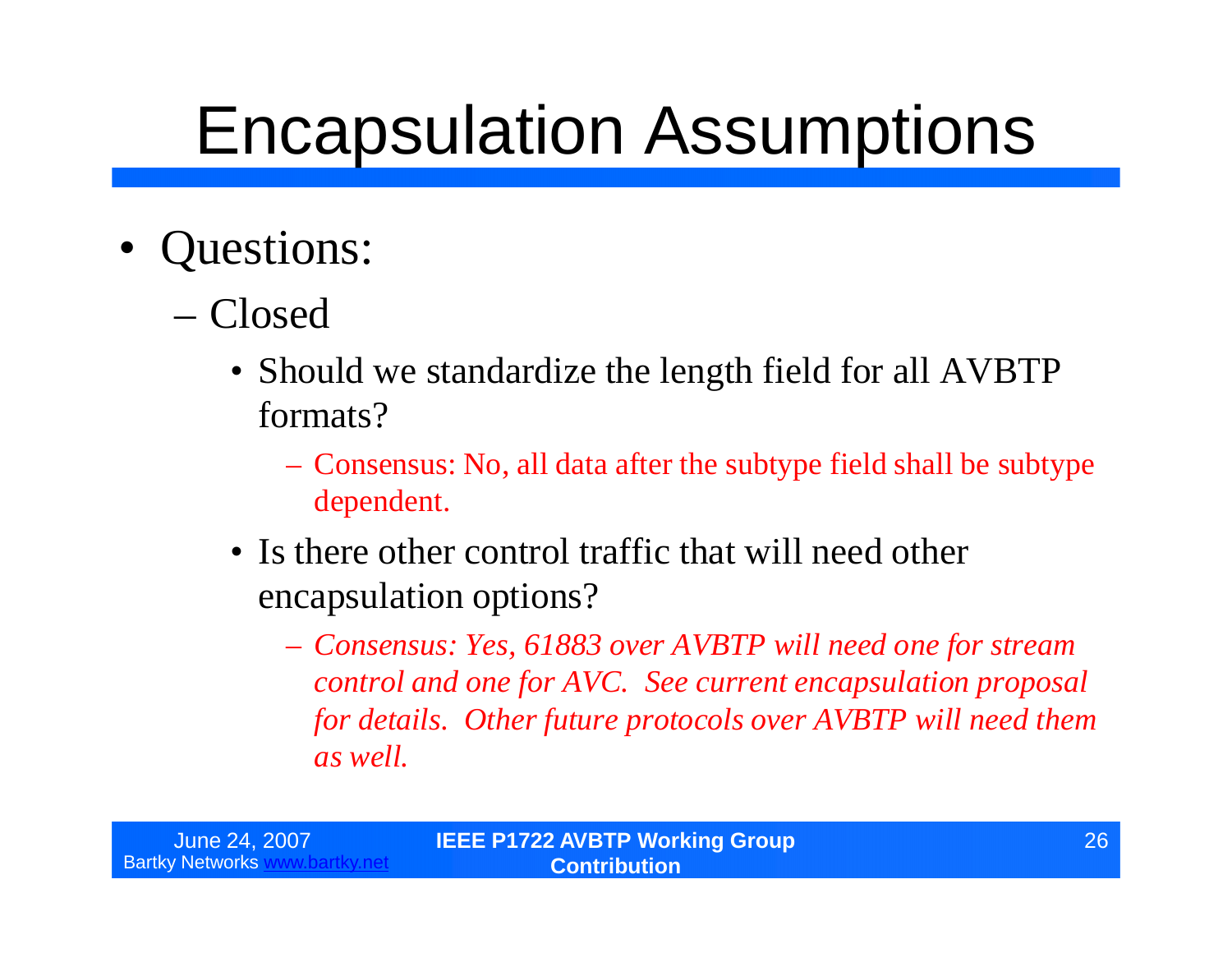- Work Items:
	- Need to come up with format to allow proprietary encapsulations (define subtype and any fields we deem necessary to ensure consistency)
		- Alan to come up with initial proposal for 64 bit Extended OUI and subtype of 0xFE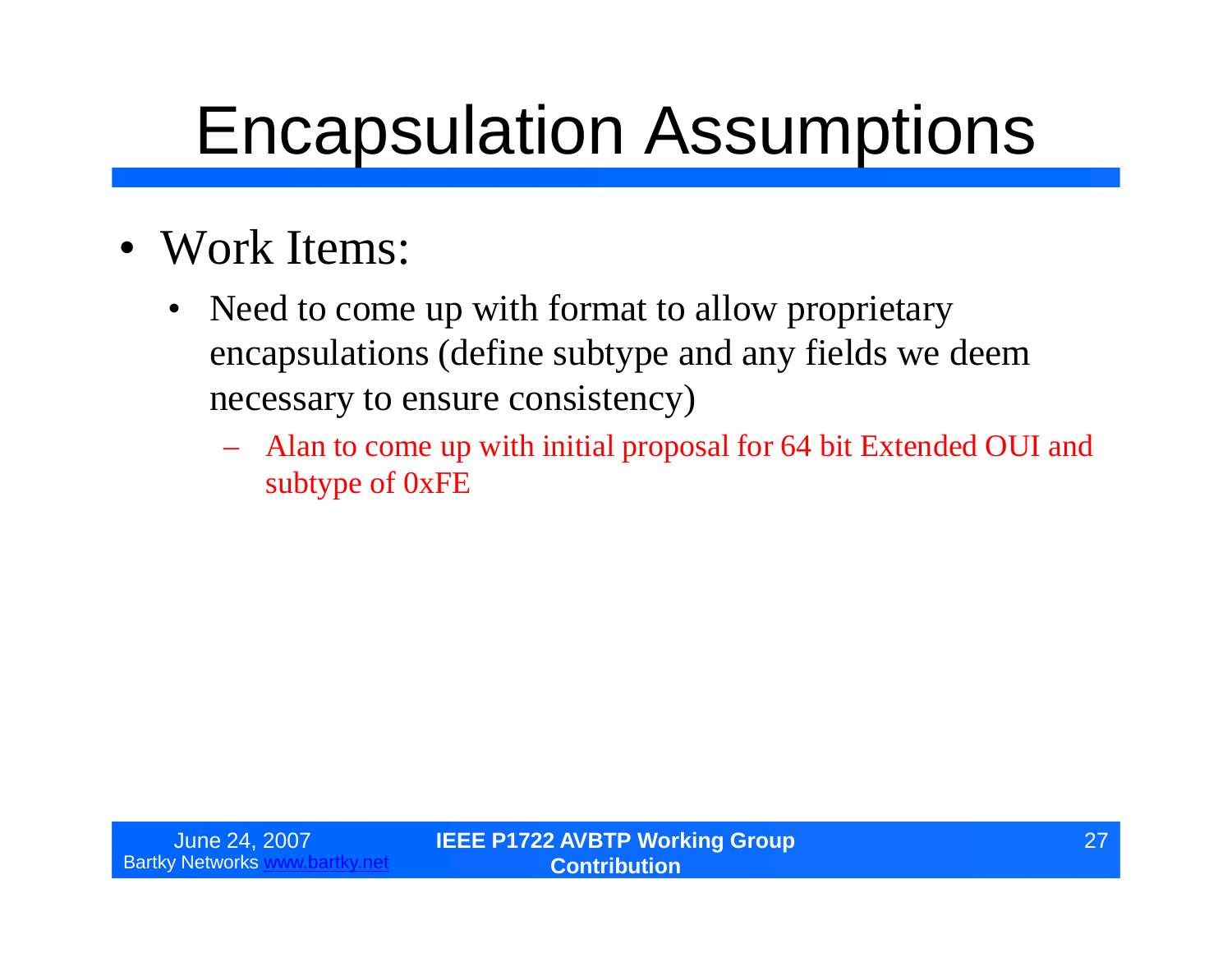#### Backup

**June 24, 2007 IEEE P1722 AVBTP Working Group Contribution**

28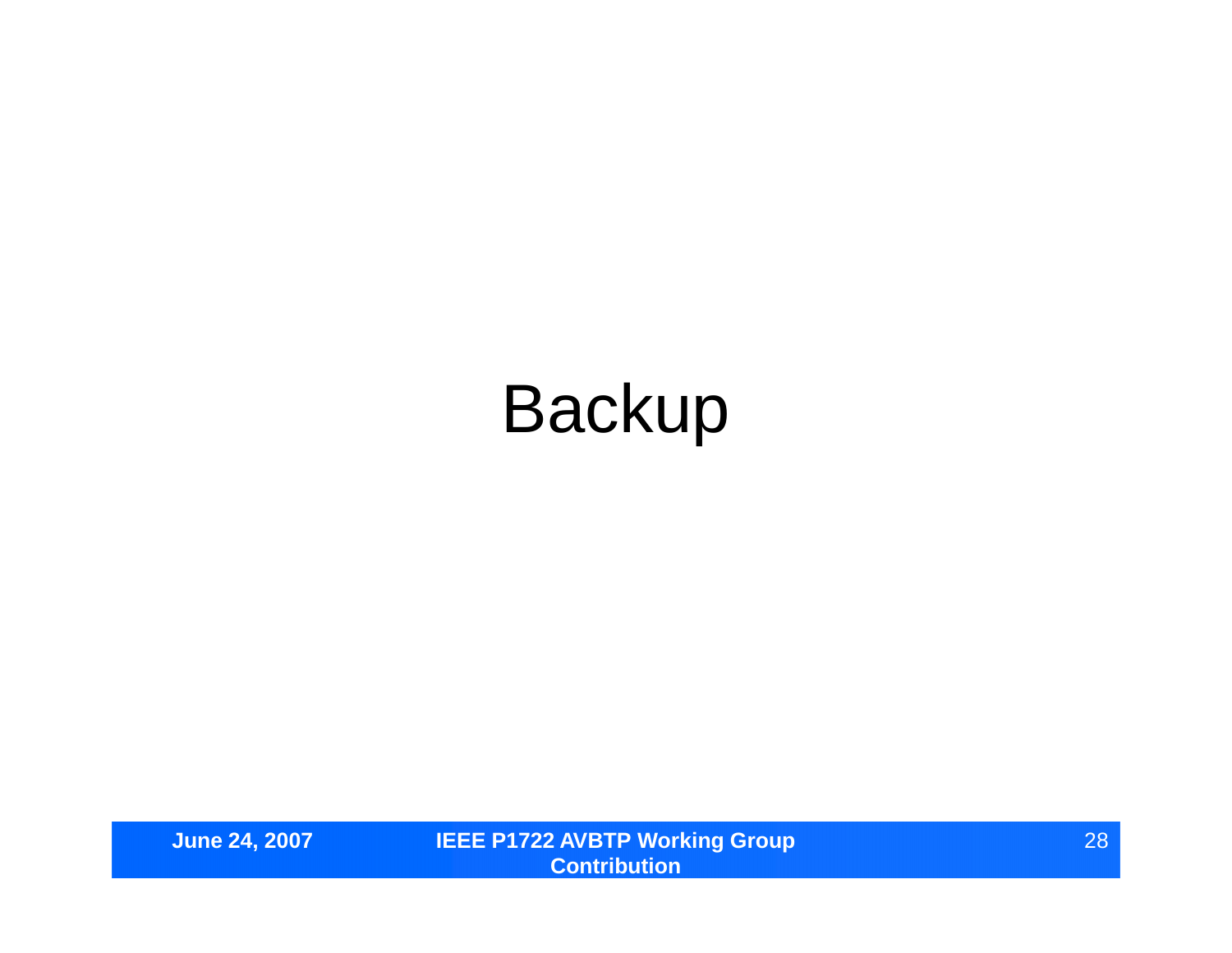#### Mixed bridged and P2P AVB